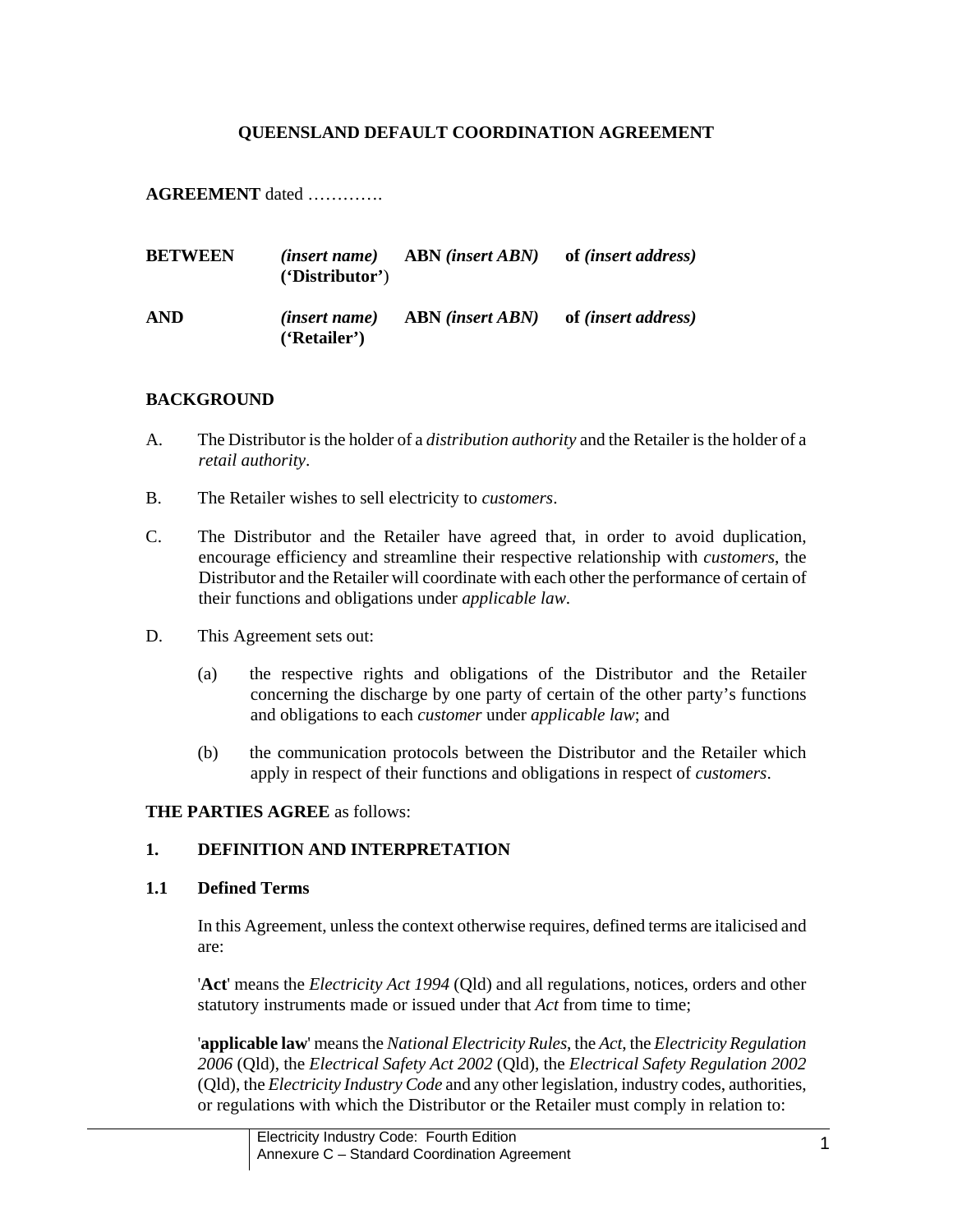- (a) the *customer's connection* to the *supply network*;
- (b) the maintenance of that *connection*;
- (c) the supply of electricity to a *customer* via a *connection point*; or
- (d) the sale of electricity by the Retailer to that *customer*;

'**B2B Procedures**' means the procedures under the *National Electricity Rules* or as otherwise agreed between the parties, prescribing the content of, the processes for, and the information to be provided to support communications between the Distributor and the Retailer relating to a *customer* or supply of electricity to a *customer*;

'**bank bill rate**' in respect of any day means:

- (a) the Bank Bill Swap Reference Rate for 30 days on that day (or if not a *business day*, then the previous *business day*) published in the *Australian Financial Review*;
- (b) if the Bank Bill Swap Reference Rate referred to in paragraph (a) is not available, the rate percent per annum agreed by the parties in good faith to be the appropriate rate having regard to comparable indices then available in the then current bill market, and in default of agreement within 14 days, the rate determined in accordance with the procedure in clause 17;

'**billing period**' means a calendar month or as otherwise agreed by the parties;

'**business day**' means a day other than a Saturday or a Sunday or a Queensland wide public holiday (as appointed under the *Holidays Act 1983* (Qld));

'**CATS**' means Consumer Administration and Transfer Solution operated by *NEMMCO* and forming part of *MSATS*;

'**Claim**' means a claim, action, proceeding, loss, liability, cost or expense whether arising in contract, tort (including negligence), equity or otherwise in respect of an event occurring after the date of this Agreement;

'**commencement date**' means the date of this Agreement;

'**Confidential Information**' has the meaning given in clause 22.1;

'**connection point**' has the same meaning as in the *Act*;

'**connection contract**' has the same meaning as in the *Act*;

'**customer**' means a customer as defined in the *Act* and to whom this Agreement applies under clause 6;

'**customer connection services**' has the same meaning as in the *Act*;

'**default rate**' means, at any time, the *bank bill rate* plus 2 per cent per annum;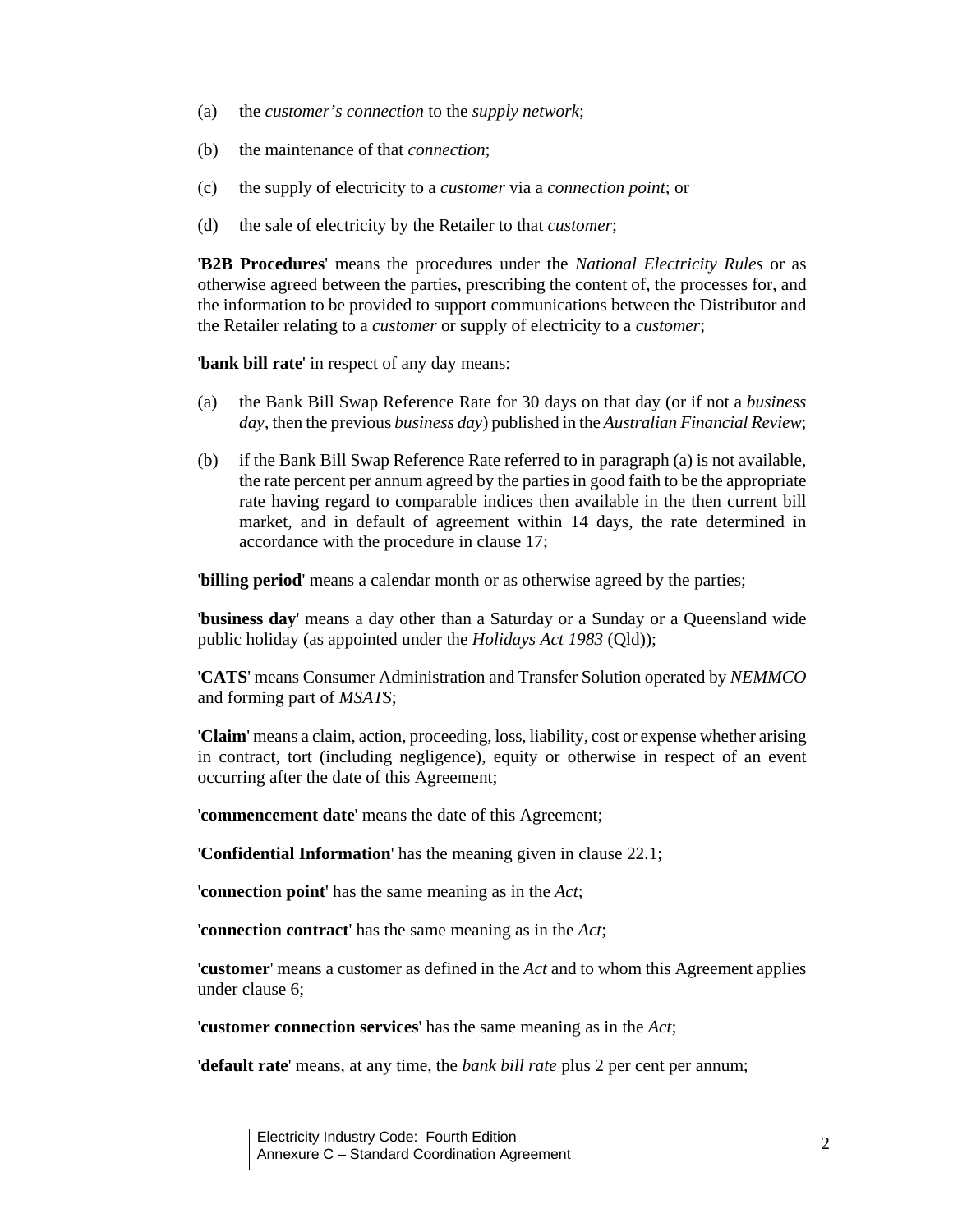'**dispose**' means assign, transfer, lease, sub-lease, licence or otherwise dispose of any legal or equitable estate (either in whole or in part) whether by sale, lease, licence, declaration or creation of trust or otherwise;

'**distribution authority**' means the distribution authority issued to the Distributor under the *Act*;

'**distributor charges**' means the *GST* inclusive charges:

- (a) set out in the *price list* from time to time; or
- (b) that a Distributor may otherwise recover under *applicable law* or the relevant *connection contract*, in relation to a *customer* for the provision of *customer connection services*,

but excludes any amount payable by that *customer* to the Distributor on account of *augmentations* or *extensions*;

'**Economic Regulator**' means the Queensland Competition Authority established under the *Queensland Competition Authority Act 1997* (Qld) or the person or persons which succeed that authority in regulating *distributor charges*;

'**Electricity Industry Code**' means the Electricity Industry Code made under the *Act*;

'**emergency**' means an emergency due to the actual or imminent occurrence of an event which in any way endangers or threatens to endanger the safety or health of any person, or normal operation of the supply network or transmission grid, in the state of Queensland or which destroys or damages, or threatens to destroy or damage, any property in the state of Queensland;

'**force majeure event**' means, with respect to any party, any event or circumstances which are not within the reasonable control of that party;

'**GST**' has the meaning it has in the *A New Tax System (Goods and Services Tax) Act 1999 (Cwlth)*;

'**GST law**' has the meaning it has in the *A New Tax System (Goods and Services Tax) Act 1999 (Cwlth)*;

'**Guaranteed Service Levels**' or '**GSLs**' has the same meaning given to the term guaranteed service level in the *Electricity Industry Code*;

'**Independent Expert**' shall have the meaning in clause 17.4(a);

'**MSATS**' means the Market Settlements and Transfer Solution system operated by *NEMMCO*;

'**NEMMCO**' means the National Electricity Market Management Company Limited (ACN 072 010 327);

'**NEM Representative**' means a related body corporate of the Retailer which is registered as a *market customer* with *NEMMCO* and which, directly or indirectly, on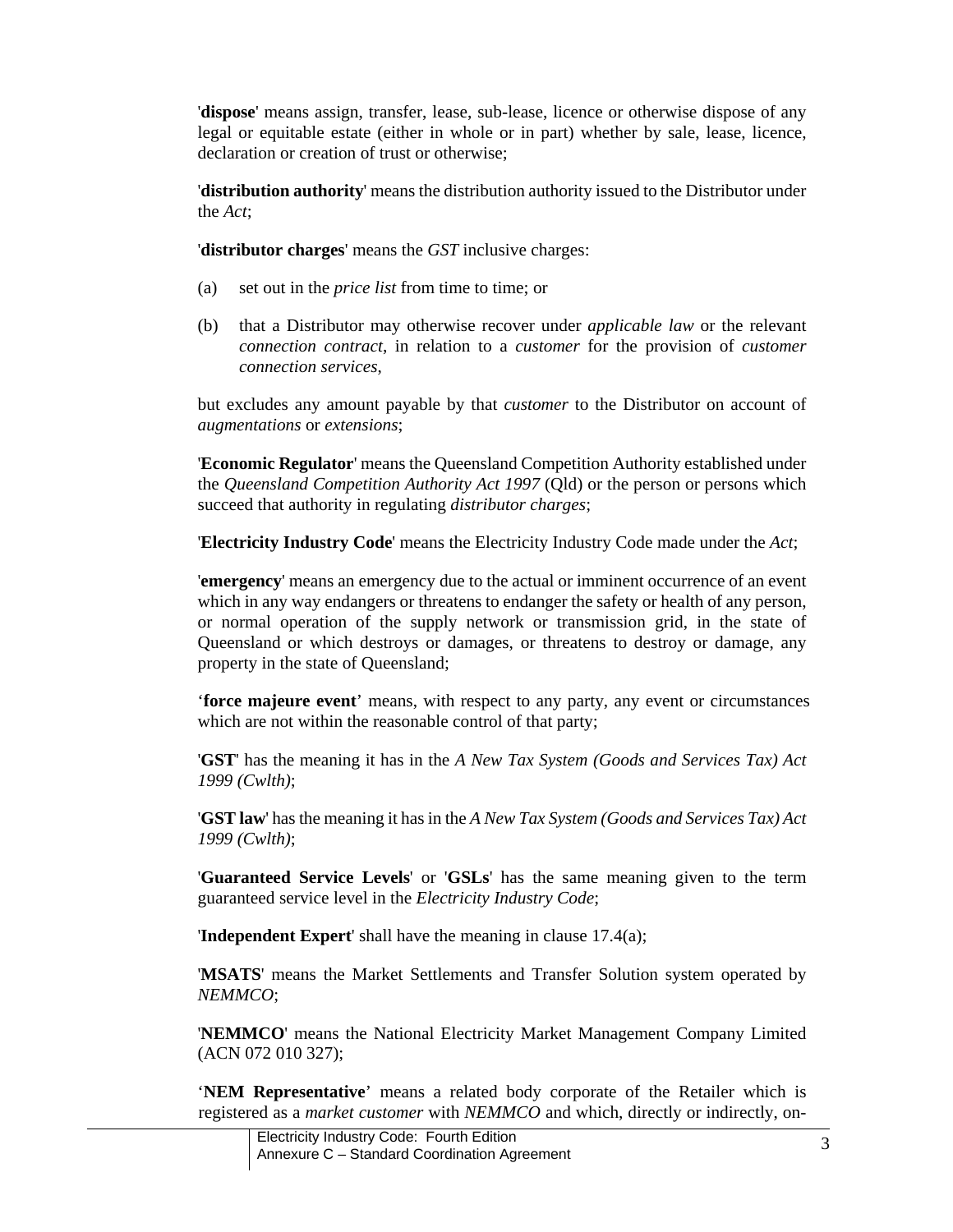sells electricity to the Retailer for sale to *customers*, as notified by the Retailer to the Distributor from time to time under clause 5.5.

'**NMI**' means National Metering Identifier assigned to a metering installation at a *customer*'s *premises*;

'**National Electricity Law**' has the meaning given under the *Electricity National Scheme (Queensland) Act 1997* (Qld);

'**National Electricity Rules**' means the rules made under the *National Electricity Law* applied as a law of Queensland;

**'Operational Procedures'** means the document as published from time to time by the Distributor detailing the operational parameters for processes and interactions which are to be adopted by the Distributor and the Retailer to give effect to the parties' obligations under the Agreement, *B2B Procedures* and *applicable law*.

'**premises**' means the address at which *customer connection services* are provided to a *customer*;

'**price list**' means the list approved by the *Economic Regulator* and published by the Distributor from time to time setting out the *distributor charges* and the relevant conditions attaching to the *distributor charges* applying from time to time;

'**Regulator**' has the same meaning as in the *Act*;

'**related body corporate**' has the same meaning as in the *Corporations Act 2001*  (Cwlth).

'**retail authority**' means the retail authority issued to the Retailer under the *Act*;

'**retail contract**' has the same meaning as in the *Act*;

'**Service Order Request**' means the Retailer's service request raised in accordance with:

- (a) the "B2B Procedures (Service Order Process)" as applicable to Queensland, or
- (b) an agreement between the parties in accordance with clause 7.2A.4(k) of the *National Electricity Rules*;

'**standard connection contract**' has the same meaning as in the *Act*;

'**statement of charges**' means a statement (which may be electronic) prepared by the Distributor for the Retailer under clause 7.1;

'**supply network**' means the *distribution network* operated by the Distributor under its *distribution authority*;

'**Tax Invoice**' has the meaning given in section 195-1 of the *A New Tax System (Goods and Services Tax) Act 1999 (Cwlth)*;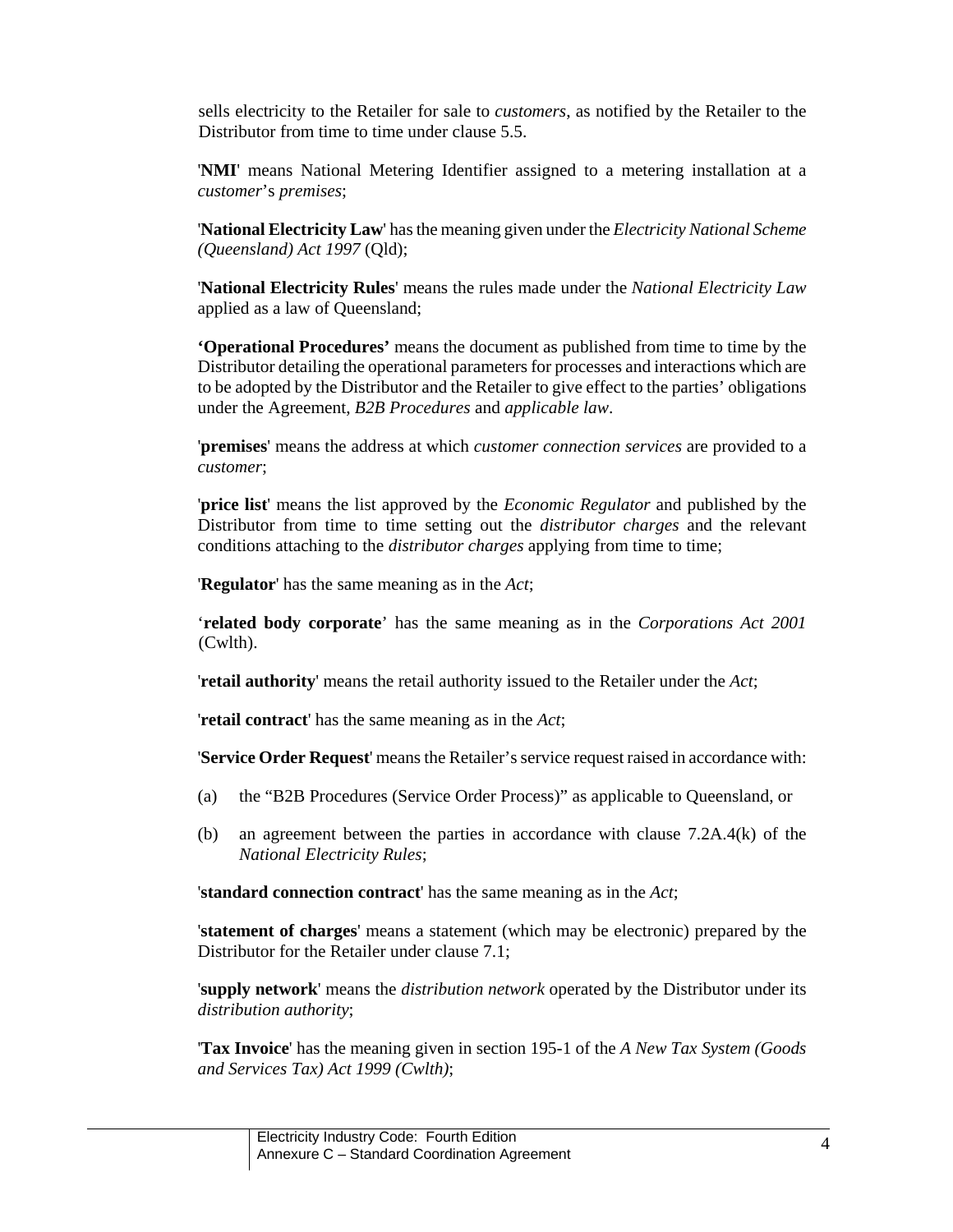'**Taxable Supply**' has the meaning given in section 195-1 of the *A New Tax System (Goods and Services Tax) Act 1999 (Cwlth)*.

'**undertaking**' shall have the meaning in clause 12.2.

## **1.2 National Electricity Rules Definitions**

In this Agreement, unless the context otherwise requires words appearing in italics (but not including words appearing in italics as Act titles) and not defined in clause 1.1 of this Agreement have the meaning given to them in the *National Electricity Rules*.

## **1.3 Interpretation**

In this Agreement, unless the context otherwise requires:

- (a) a reference to any *applicable law* includes any consolidations, modifications (statutory or otherwise) or re-enactment of, or any regulatory provision substituted for, that *applicable law*;
- (b) a reference to any party to this Agreement includes that party's successors and permitted assignees;
- (c) words indicating the singular include the plural and vice versa and words importing one gender include all other genders;
- (d) other grammatical forms of words or phrase defined in this Agreement will have a corresponding meaning;
- (e) headings are for convenience only and do not affect the interpretation of this Agreement;
- (f) a reference to a person includes a firm, body corporate, unincorporated association or authority whether or not it comprises a separate legal entity;
- (g) a reference to a clause is a reference to a clause of this Agreement;
- (h) a reference to an agreement or document (including a reference to this Agreement) is to the agreement or document as amended, supplemented, novated or replaced, except to the extent prohibited by this Agreement or that other agreement or document, and includes the recitals and schedules and annexures to that agreement or document;
- (i) a reference to writing includes any method of representing or reproducing words, figures, drawings or symbols in a visible and tangible form but excludes a communication by electronic mail;
- (j) a reference to a party to this Agreement or another agreement or document includes the party's successors, permitted substitutes and permitted assigns (and, where applicable, the party's legal personal representatives);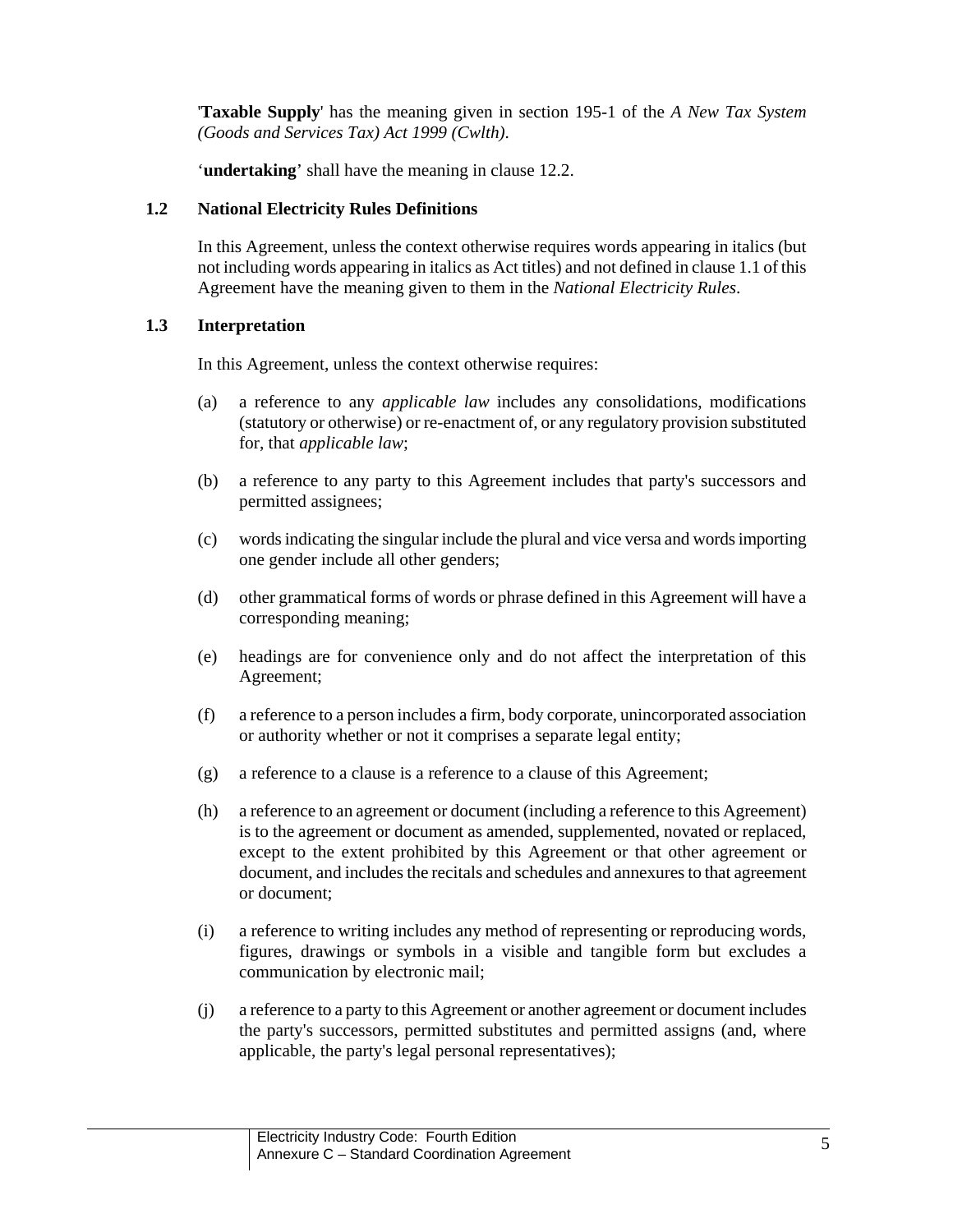- (k) a reference to legislation or to a provision of legislation includes a modification or re-enactment of it, a legislative provision substituted for it and a regulation or statutory instrument issued under it;
- (l) a reference to conduct includes an omission, statement or undertaking, whether or not in writing;
- (m) a reference to an *agreement* includes any undertaking, deed, agreement and legally enforceable arrangement, whether or not in writing, and a reference to a *document* includes an agreement (as so defined) in writing and any certificate, notice, instrument and document of any kind;
- (n) a reference to *dollars* and *\$* is to Australian currency;
- (o) mentioning anything after *includes*, *including*, *for example*, or similar expressions, does not limit what else might be included;
- (p) nothing in this Agreement is to be interpreted against a party solely on the ground that the party put forward this Agreement or a relevant part of it; and
- (q) a reference to time is a reference to Queensland time.

### **1.4 Consents or approval**

If the doing of any act, matter or thing under this Agreement is dependent on the consent or approval of a party or is within the discretion of a party, the consent or approval may be given or the discretion may be exercised conditionally or unconditionally or withheld by the party in its absolute discretion.

#### **1.5 Inconsistency with applicable law**

In the event of any inconsistency between the provisions of this Agreement and the provisions of any *applicable law*, the provisions of that *applicable law* will prevail to the extent of that inconsistency.

## **2. CONSIDERATION AND TERM**

## **2.1 Consideration**

In consideration of each party agreeing to assist in discharging certain of the other party's functions and obligations to the *customer* under *applicable law* and to be bound by the limits on liability contained in this Agreement the parties agree to mutually perform the obligations set out in this Agreement.

## **2.2 Term**

This Agreement will commence on the *commencement date* and will continue until terminated in accordance with clause 13.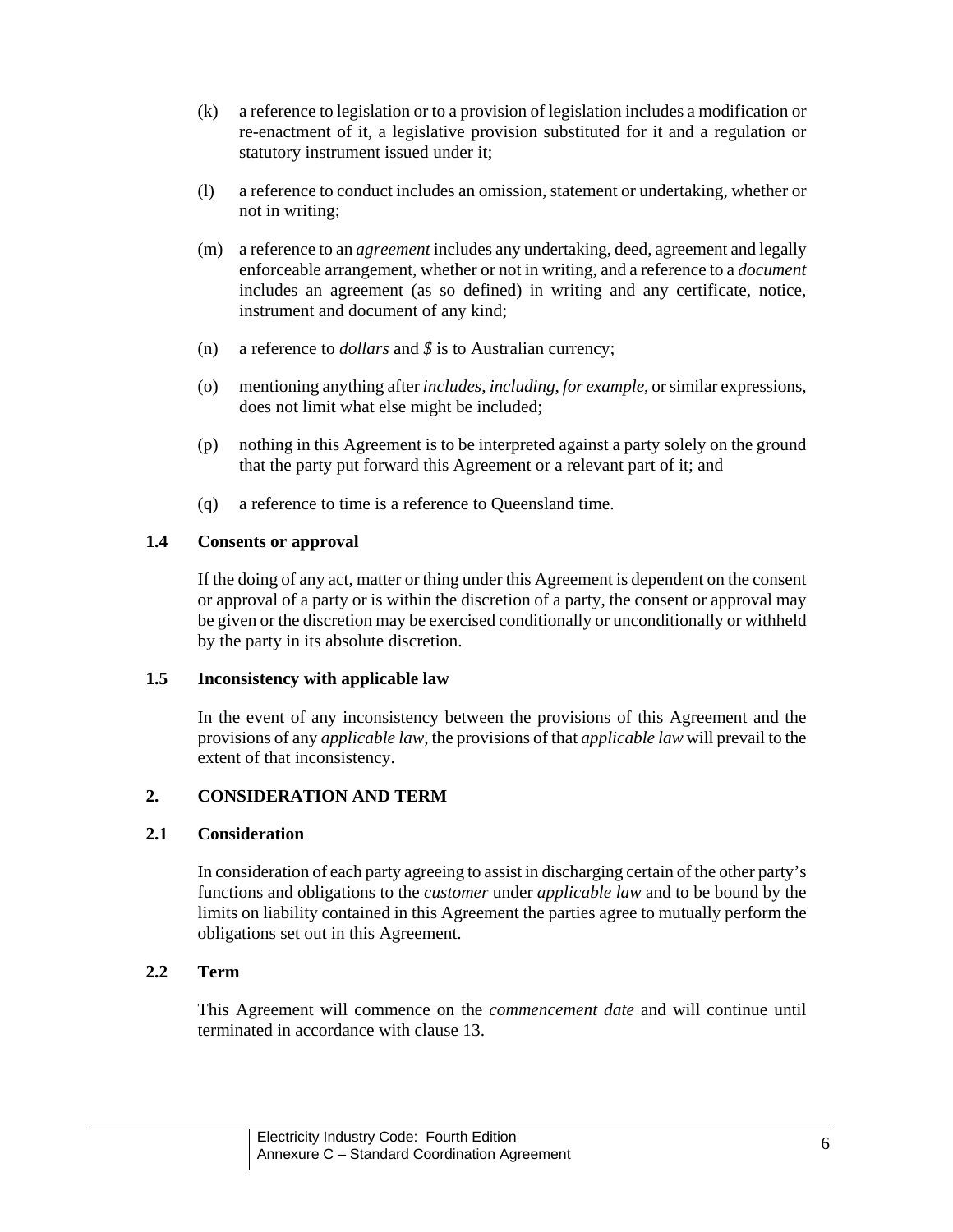## **3. OBLIGATIONS CONCERNING SERVICE ORDER REQUESTS**

## **3.1 Parties to Comply**

The parties must comply with any obligations under *applicable law* and the *B2B Procedures* related to the initiation and completion of *Service Order Requests*.

### **3.2 Inaccuracies**

The Retailer will use reasonable endeavours to ensure that accurate information is provided by the Retailer to the Distributor for the purposes of the Distributor carrying out a *Service Order Request*.

## **3.3 Refusal to Sell or Connect**

Neither party will be liable to the other as a consequence of refusing to sell electricity to a *customer* or *connect* or reconnect a *customer's connection point* to the *supply network* if the preconditions it is entitled to impose under *applicable law,* the *customer's connection contract* or the *customer's retail contract*, have been communicated to the other party or the *customer* and those preconditions have not been satisfied.

## **3.4 Attempt to Carry Out a Service Order Request**

If the Distributor attempts to carry out a *Service Order Request* as requested by the Retailer, but through any act or omission of the *customer* is unable to complete the *Service Order Request*, the Distributor will still be entitled to charge the fee associated with the *Service Order Request*.

# **4. PROVISION OF INFORMATION TO CUSTOMERS**

If the Distributor or Retailer receives a request from a *customer* for documentation or information required to be provided by the other party under any *applicable law*, the party receiving the request must promptly:

- (a) refer the *customer* to the other party; or
- (b) notify the other party of the *customer's* request.

## **5. COMMUNICATIONS REGARDING CUSTOMERS AND SYSTEMS DATA**

## **5.1 Answering Fault Calls**

- (a) Subject to clauses 5.1(c), (e) and (f), if a *customer* contacts the Retailer by telephone about a fault or an unplanned interruption in the Distributor's *supply network*, the Retailer must:
	- (i) transfer the *customer* to the Distributor's fault telephone number if communication systems are technically capable of identifying the area from which the telephone call was made by the *customer* upon transfer of the call; or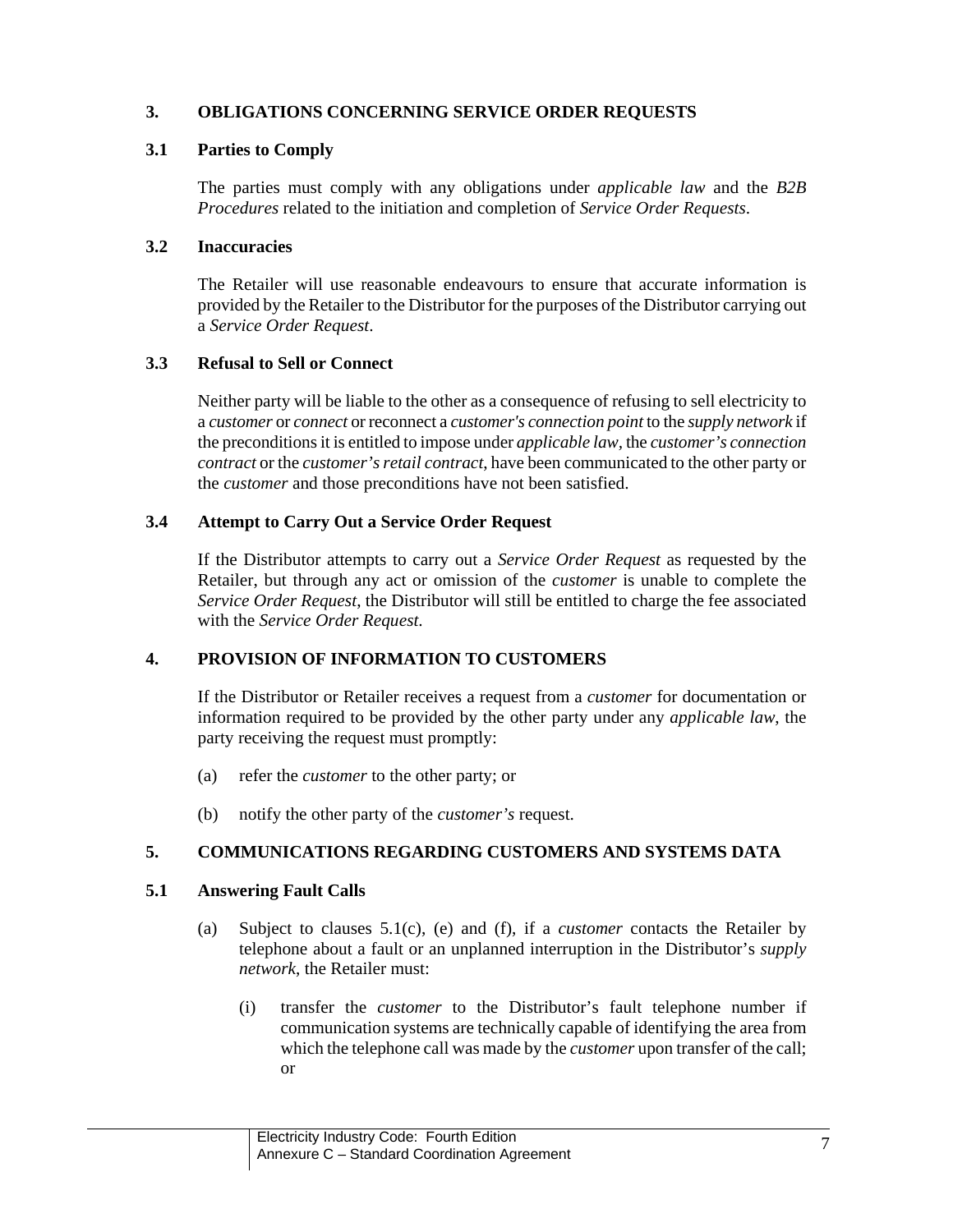- (ii) if 5.1(a)(i) does not apply, refer the *customer* to the Distributor's fault telephone number.
- (b) The Retailer must not handle, deal with or advise on a *customer's* enquiry regarding a fault other than to the extent that it is permitted to provide information to the *customer* in the circumstances described in clause 5.1(c).
- (c) If the Retailer:
	- (i) is informed by the *customer* that the *customer* has been unable to contact the Distributor through the Distributor's fault telephone number; or
	- (ii) believes on reasonable grounds that the Distributor's fault telephone number is not properly functioning,

then the Retailer may provide the *customer* with the information regarding the fault that has been made available to the Retailer by the Distributor in accordance with clause 5.2. The Retailer must not provide any other information regarding the fault to the *customer*.

In circumstances where the Retailer provides information to the *customer* in accordance with clause  $5.1(c)$ , the Retailer must request the customer to contact the Distributor regarding the fault or unplanned interruption, to facilitate its timely resolution.

- (d) The Distributor will provide to the Retailer a contact telephone number which the Retailer must publish on its *customers'* accounts as the fault telephone number.
- (e) The Distributor will provide to the Retailer a contact telephone number for *emergencies* which the Retailer must publish on its *customers'* accounts as the emergency number. If the fault identified by the *customer* relates to an *emergency*, the Retailer must transfer the *customer* to the telephone number provided by the Distributor to the Retailer for *emergencies*.
- (f) Nothing contained in this clause affects the particular arrangements between the Distributor, the Retailer and any *customer* regarding notification of and dealing with faults and interruptions and in particular, the Retailer must not submit a Service Order Request in relation to faults and *emergencies*.

## **5.2 Information Concerning Faults and Unplanned Interruptions**

- (a) The Distributor must make available to the Retailer information regarding faults or unplanned interruptions which the Distributor is required to provide to a *customer* under the *standard connection contract* within the same time period as the information is required to be provided by the Distributor to the *customer* under *standard connection contract*.
- (b) Any information described in clause  $5.2(a)$  is not required to distinguish between faults affecting a *customer* and faults affecting customers of other retailers.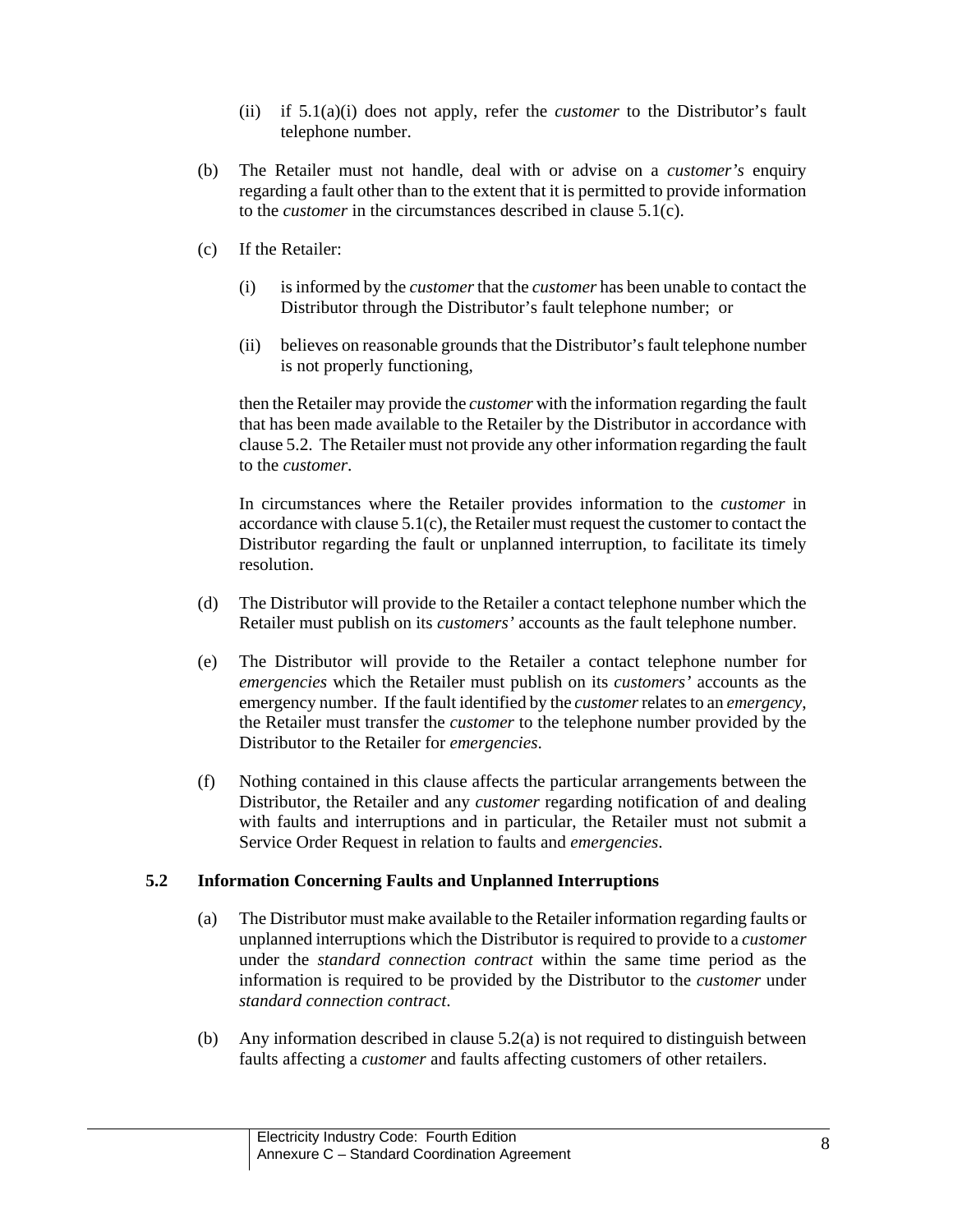## **5.3 Information for Planned Interruptions**

- (a) The notification which the Distributor sends out to *customers* notifying them of any planned interruptions must bear the Distributor's contact details and should state that any enquiries regarding planned interruptions should be directed to the Distributor.
- (b) The Distributor must make available to the Retailer information which the Distributor is required to provide to the *customer* under *applicable law* in respect of planned interruptions within the same time period as the information is to be provided by the Distributor to the *customer* under *applicable law*.
- (c) If a *customer* contacts the Retailer about a planned interruption requested or proposed by a Distributor, the Retailer must:
	- (i) subject to paragraph (ii), refer the *customer* to the Distributor; or
	- (ii) where the *customer* informs the Retailer that it declines to contact or (where appropriate) be transferred to the Distributor, deal with the *customer* itself.
- (d) Any information made available to the Retailer in accordance with clause 5.3(b) in respect of planned interruptions:
	- (i) must include information regarding the area in which the planned interruption is to occur; and
	- (ii) is not required to distinguish between planned interruptions affecting a *customer* and planned interruptions affecting customers of other retailers.

## **5.4 Other information**

- (a) If a *customer* contacts the Retailer about an issue relating to the *supply network* or the *customer connection services*, the Retailer must refer the *customer* to the Distributor.
- (b) If a *customer* of the Retailer contacts the Distributor about an issue relating to the sale of electricity, the Distributor must refer the *customer* to the Retailer.

## **5.5 NEM Representative**

If the Retailer is not a *market customer*, it must notify the Distributor of its *NEM Representative*. The Retailer must notify the Distributor of any change in the identity of its *NEM Representative* as soon as practicable after the change.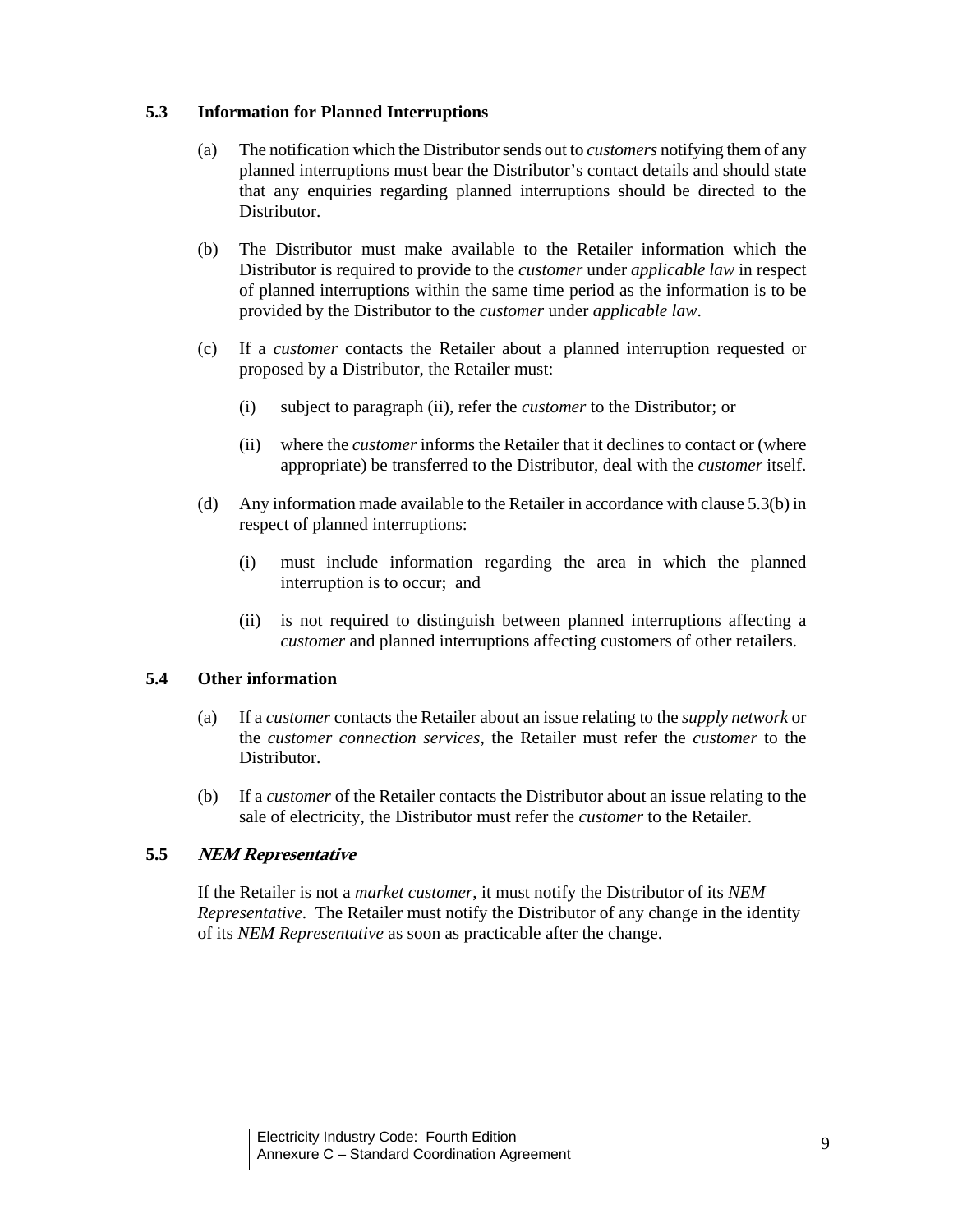# **6. ADDITIONS AND DELETIONS OF CUSTOMERS**

### **6.1 Commence to apply**

This Agreement will commence to apply in relation to a *customer* for a *connection point* as follows:

- (a) where that *customer* does not have a *retail contract* with the Retailer as at the *commencement date*, on the earlier of:
	- (i) the date on which that *customer* makes an application or request to the Retailer for *connection*;
	- (ii) the commencement of that *customer's retail contract* with the Retailer for that *connection point*; and
	- (iii) the date on which the Distributor is notified through *CATS* that the Retailer is *financially responsible* for that customer's *connection point*;
- (b) where that *customer* does have a *retail contract* with the Retailer as at the date of this Agreement, on the date of this Agreement.

## **6.2 Cease to apply**

This Agreement will cease to apply in relation to a particular *customer* for a *connection point* on the earlier of the date on which:

- (a) the *customer's retail contract* with the Retailer for that *connection point* ends and is not replaced with another *retail contract*;
- (b) the Distributor is notified through CATS that the Retailer or its *NEM Representative* ceases to be *financially responsible* for that *customer's connection point*; and
- (c) the *connection contract* between the Distributor and *customer* ends and is not replaced with another *connection contract*.

## **7. BILLING**

## **7.1 Billing notice**

Unless otherwise agreed between the parties, the Distributor shall issue to the Retailer a *statement of charges* by no later than the 10th *business day* of each *billing period* in respect of the previous *billing period*. The *statement of charges* will contain:

- (a) the *distributor charges* for the *customer connection services*:
	- (i) provided to the Retailer's *customers* under their *connection contracts* with the Distributor;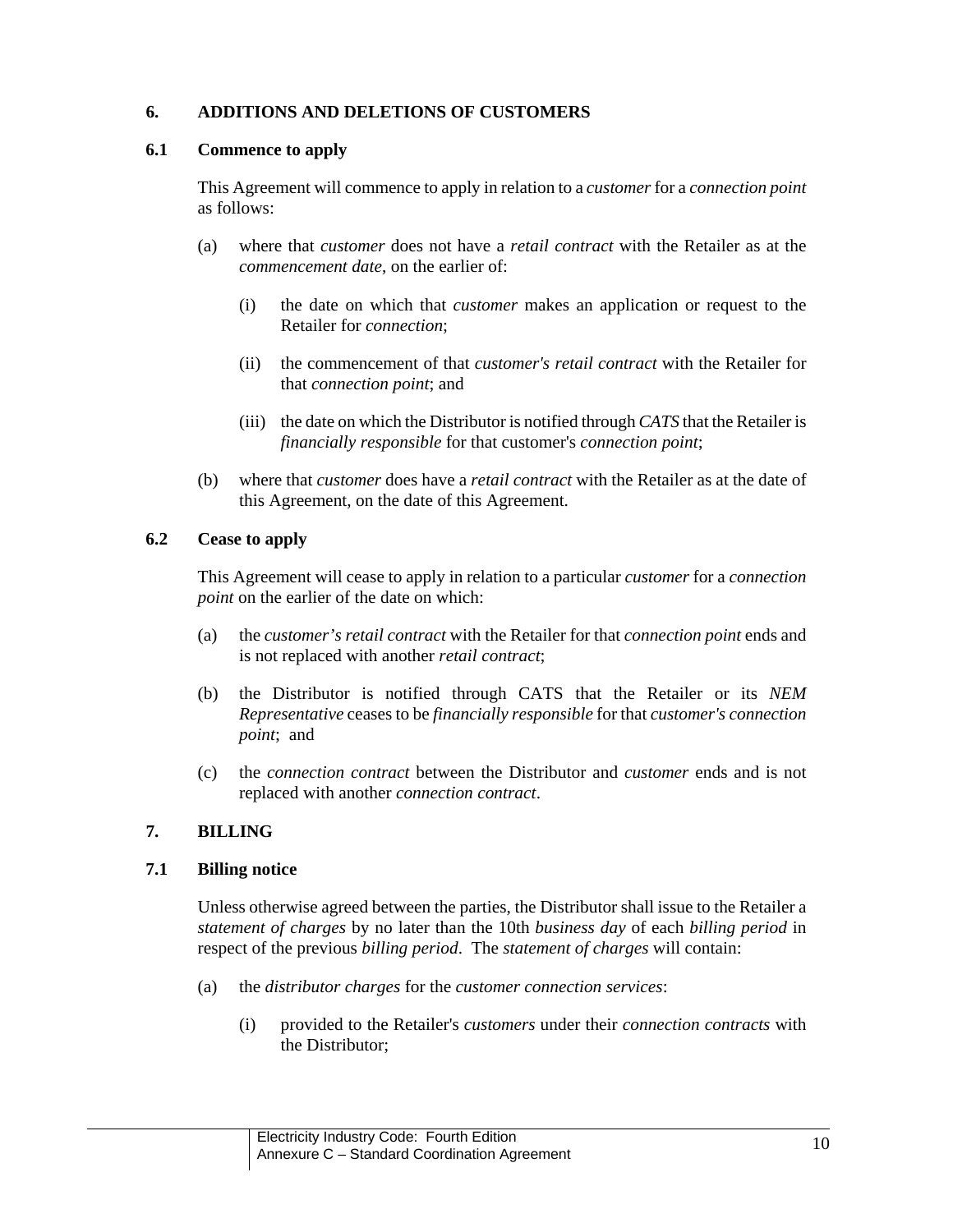- (ii) arranged as a consequence of the *customer* contacting the Retailer to request *customer connection services* from the Distributor and the Retailer notifying the Distributor of the *customer's* request; and
- (iii) that the *customer* has requested and for which the *customer* has agreed, either impliedly by operation of law or explicitly, to pay;
- (b) any interest or other charges that the Distributor may recover from the Retailer under this Agreement or from the *customer* under *applicable law* or the relevant *connection contract*; and
- (c) the information required by *applicable law*, the *standard connection contract* and such other information agreed between the parties.

# **7.2 Metering data**

Where the *distributor charges* are to be determined by reference to *metering data* or other metering information, the Distributor shall use:

- (a) *metering data* or other metering information; or
- (b) if *metering data* or other metering information is not available, an estimating system established in accordance with the *applicable law*,

in respect of each *customer's connection point* for the *billing period*.

# **7.3 Contents of statement of charges**

Subject to the *applicable law* and the availability of data, a *statement of charges* issued by the Distributor to the Retailer shall be a single invoice for the *billing period* stating the amounts payable by the Retailer and may:

- (a) be in respect of all or some of the Retailer's *customers*;
- (b) be for one or more *customer connection services*;
- (c) include an amount based on any transmission connection or use of system charges incurred in accordance with *applicable law* and other amount charged to the *customer* by the Distributor in accordance with *applicable law* or the relevant *connection contract*;
- (d) be in respect of the whole or part of one or more *billing period*s depending upon when the *customer* first started to buy electricity from the Retailer; and
- (e) be in respect of a claim that has previously been made, to reflect revised information, substituted data, or other adjustments.

# **7.4 Applicable prices**

The Distributor must provide to the Retailer and publish in the public domain, its *price list* applying at the *commencement date* and thereafter whenever it is changed. The Distributor shall provide the Retailer with notice: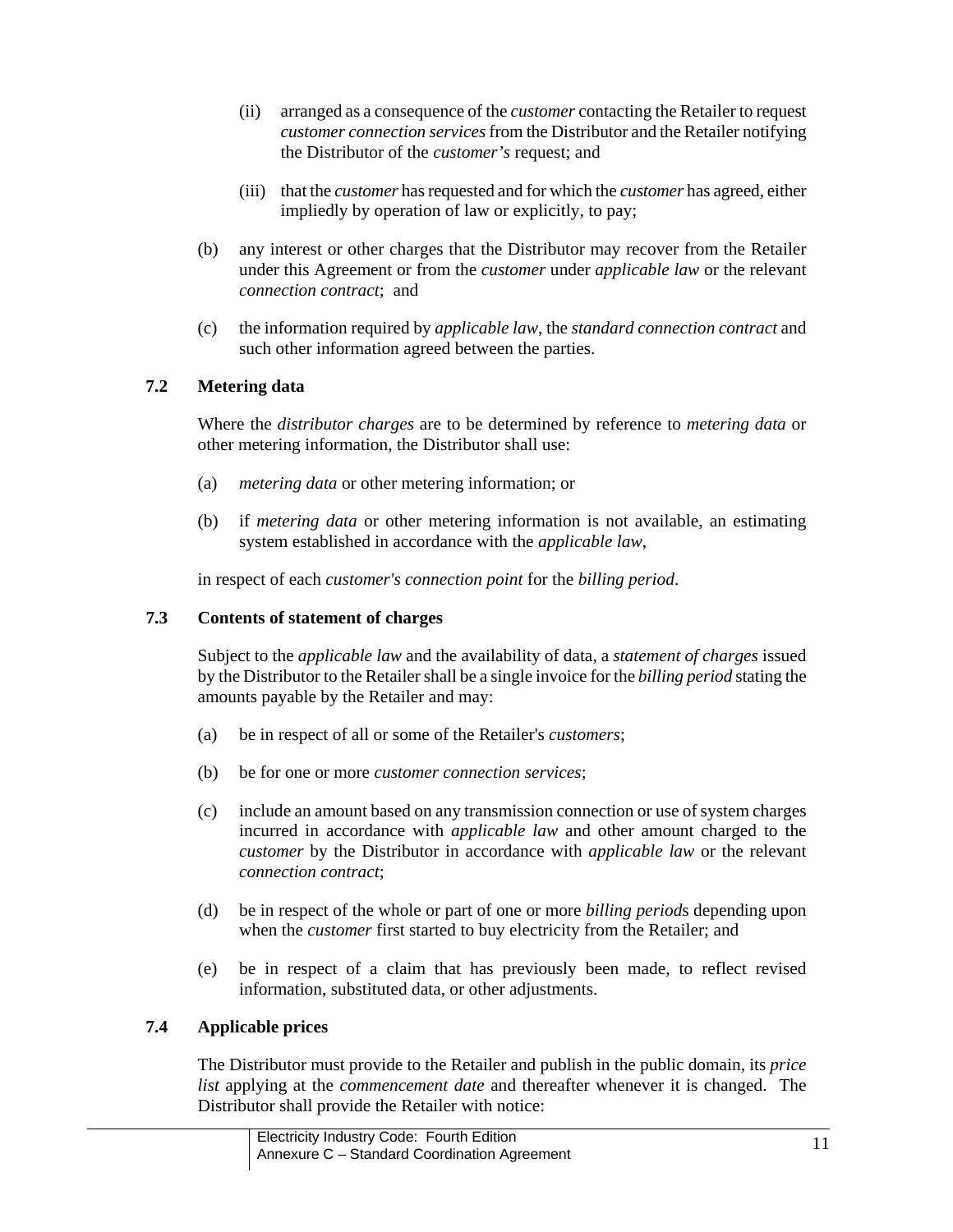- (a) of any proposed structural changes to the *price list*, at the time an application for structural change is made to the *Economic Regulator*; and
- (b) of any other changes to the *price list*; which notice must be reasonable taking into account the nature and scope of those changes.

In any event, the Distributor shall provide the Retailer with notice no later than two days after approval of the changes by the *Economic Regulator*.

## **7.5 Network Tariff Codes**

The Retailer may apply to the Distributor for a change to the network tariff code assigned to a *NMI* for which the Retailer is *financially responsible*. If the Distributor, acting reasonably, agrees that the network tariff code proposed by the Retailer is applicable to the *NMI*, the Distributor will make the necessary change in accordance with *CATS* Procedures within *MSATS*. The Distributor will provide the Retailer with a reason for any rejection of an application to change the network tariff code applicable to a *NMI*.

Subject to clause 7.6, a Retailer may not make another request to change the network tariff code assigned to a *NMI* until a period of 12 months has elapsed from the previous request.

### **7.6 Information from customers**

- (a) A party must notify the other party as soon as possible if it:
	- (i) receives a request from a *customer* to transfer from one network or retail tariff code to another; or
	- (ii) is informed by a *customer* of a change in use of the *premises* or pattern of usage at the *premises*,

which may result in the *customer* no longer satisfying the conditions relating to the current network or retail tariff code applying to that *customer* or which may result in a change to any metering equipment installed at the *premises*.

(b) The Distributor must inform the Retailer within 5 business days of issuing or receiving such notice, of action taken in relation to the notice including whether or not it has transferred the customer's network tariff code to another network tariff code.

## **7.7 Provide all information**

The Distributor must provide to the Retailer all necessary billing information and data that the Retailer reasonably requests, to comply with its obligations under *applicable law*, relating to:

- (a) the issuing of bills;
- (b) the contents of bills;
- (c) the provision of billing data to *customers*.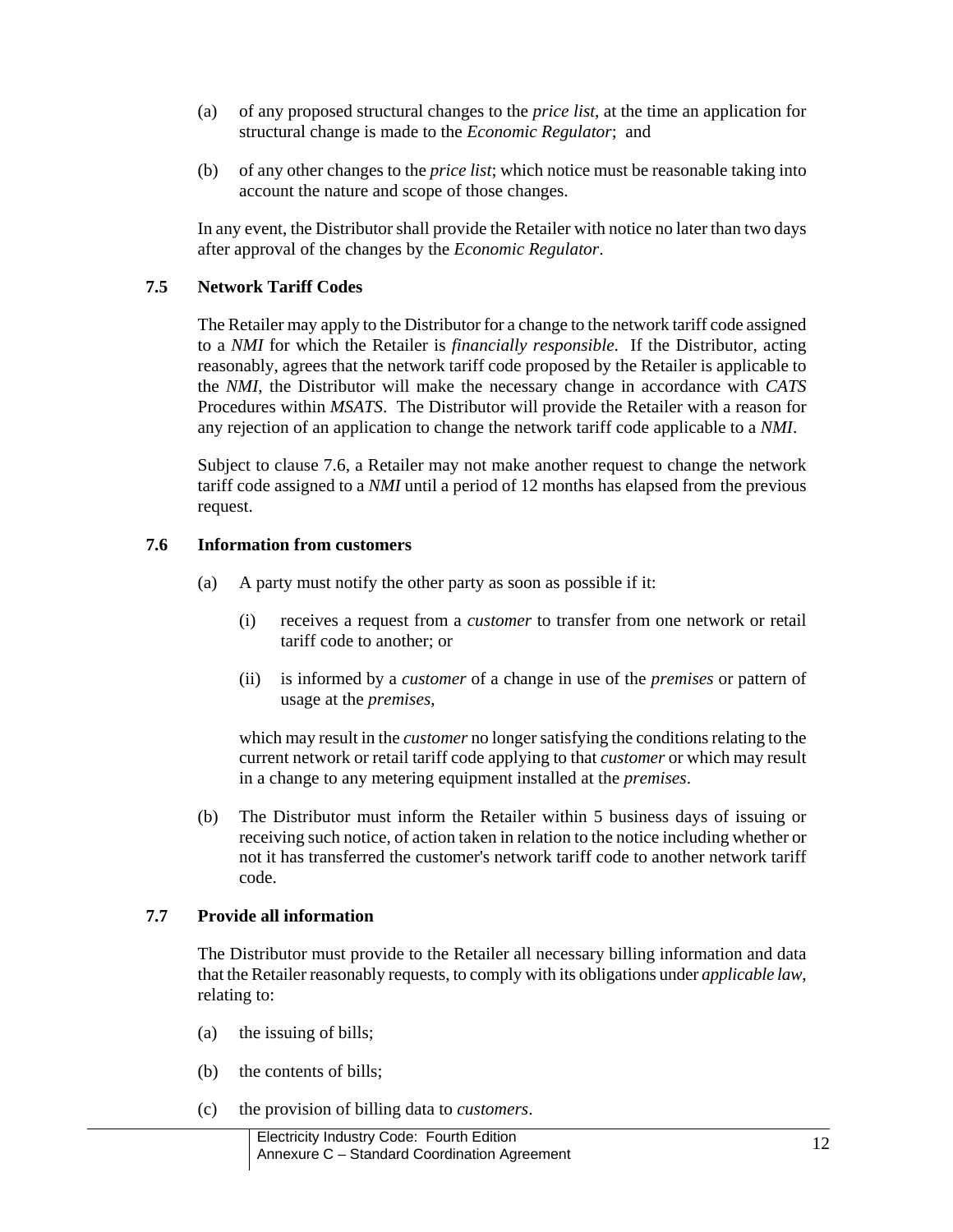## **7.8 Sufficient information**

Each *statement of charges* issued by the Distributor to the Retailer must contain sufficient information so as to enable the Retailer to either:

- (a) include that information in the Retailer's next bill to a particular *customer*; or
- (b) reconcile the *statement of charges* with the amounts included in a Retailer's bill to a particular *customer*.

## **8. PAYMENT**

## **8.1 Pay statement of charges**

Subject to clause 8.5, and unless otherwise agreed between the parties, the Retailer must pay the Distributor the amount set out in the Distributor's *statement of charges* by 5:00pm on the later of:

- (a) the 10th *business day* after the receipt by the Retailer of a *statement of charges* issued under clause 7.1; or
- (b) subject to receipt of a *statement of charges* issued under clause 7.1, the 15th *business day* after the end of the *billing period* to which that *statement of charges* relates.

## **8.2 No set-off**

Subject to clauses 8.5, 10.3, 10.4 and 10.5, the Retailer must make payments under this clause 8 without set-off or counterclaim. All payments due by the Retailer to the Distributor under this Agreement must be made in cleared funds to a bank account nominated in writing by the Distributor to the Retailer from time to time.

## **8.3 Interest for late payment**

Subject to clause  $8.5(f)$ , if the Retailer fails to pay an amount owing under this Agreement when due, the Distributor may charge the Retailer interest on that amount. Interest will:

- (a) accrue daily at the *default rate* for each day from the day on which the amount became due and payable until it is paid;
- (b) be calculated on actual days elapsed and a 365 day year; and
- (c) be included on the next *statement of charges* from the Distributor to the Retailer and payable on the due date of that *statement of charges*.

# **8.4 Obligations unaffected**

The Retailer's obligation to pay an outstanding amount on the date it becomes due is not affected by clause 8.3.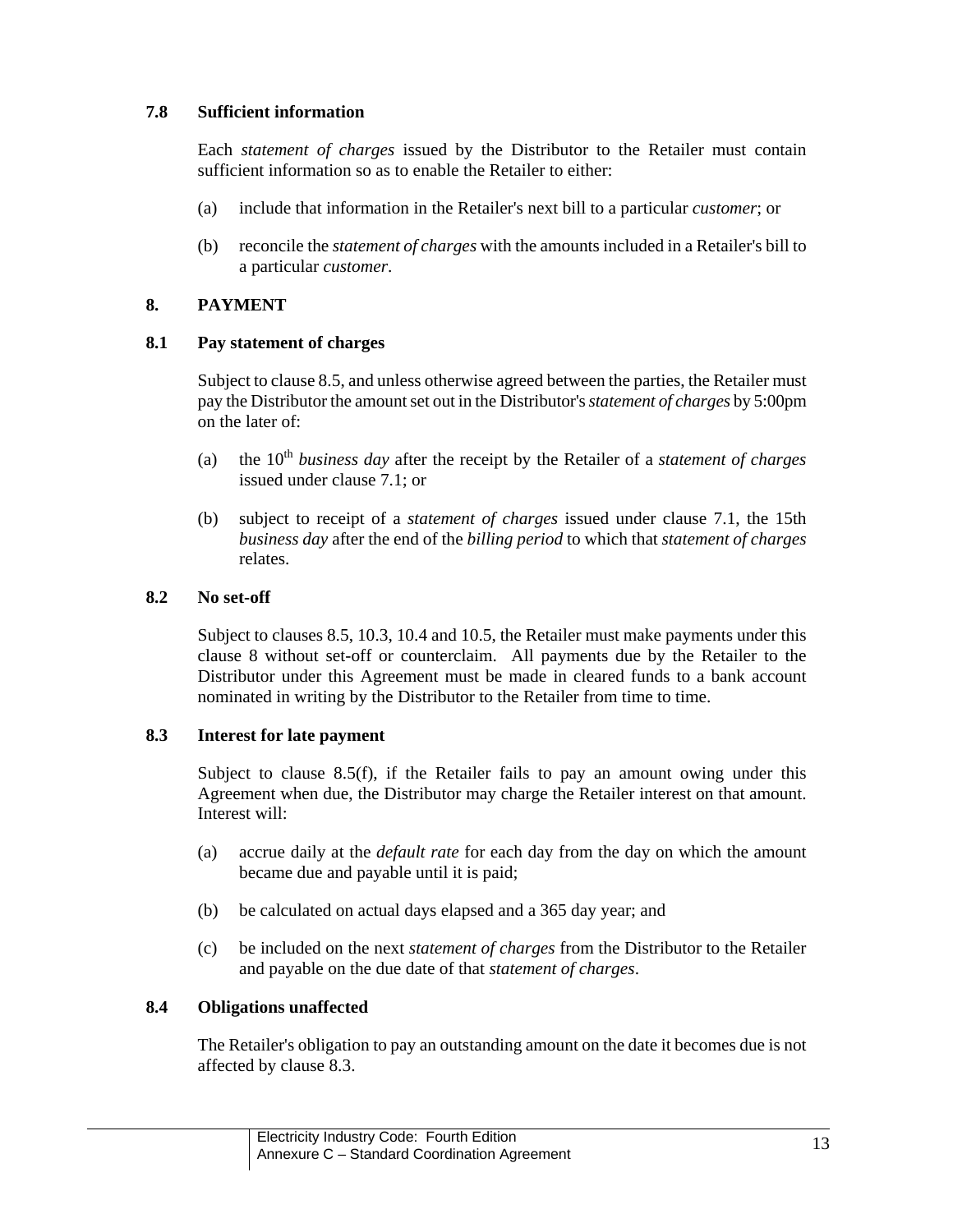## **8.5 Billing disputes**

Unless protocols for the management of network billing disputes are otherwise provided for through a business to business network billing process specification agreed between the parties, the following shall apply:

- (a) If the Retailer disputes it obligations under this Agreement to pay all or part of a *statement of charges* (the '*disputed amount*') and intends to withhold all or some of the *disputed amount*, the Retailer must notify the Distributor before the due date for payment of a *statement of charges* under clause 8.1 that it disputes its obligation under this Agreement to pay the *disputed amount*.
- (b) If the Retailer notifies the Distributor of a *disputed amount* in accordance with clause 8.5(a):
	- (i) the Retailer is not required to pay the *disputed amount* by the date due for payment of that *statement of charges*; but
	- (ii) the Retailer, unless another reasonable amount is agreed by the parties, is required to pay the greater of:
		- (A) the balance of the amount due under that *statement of charges* (after deduction of the *disputed amount*); and
		- (B) the lesser of, 80% of the amount of the previous undisputed *statement of charges* from the Distributor, and the full amount of the *statement of charges*,

by the date due for payment of that *statement of charges*; and

- (iii) the parties will submit that dispute for resolution in accordance with clause 17.
- (c) The payment of all or part of an amount set out in a *statement of charges* will not preclude the Retailer from subsequently challenging its liability to pay that amount. If the Retailer disputes an amount paid by it in accordance with a *statement of charges*, the parties will submit that dispute for resolution in accordance with clause 17.
- (d) If as a result of the dispute resolution process under clause 17 it is determined that the amount of that *statement of charges* should have been:
	- (i) less than the amount already paid by the Retailer on account of that *statement of charges*, the Distributor must pay to the Retailer the difference between the amount already paid and the amount determined as being properly due together with, subject to clause 8.5(f), interest on the difference at the *default rate* for each day after the date the amount was paid by the Retailer, up to and including the date the difference is paid; or
	- (ii) more than the amount already paid but less than the amount of the *statement of charges*, the Retailer must pay to the Distributor the difference between the amount already paid and the amount determined as being properly due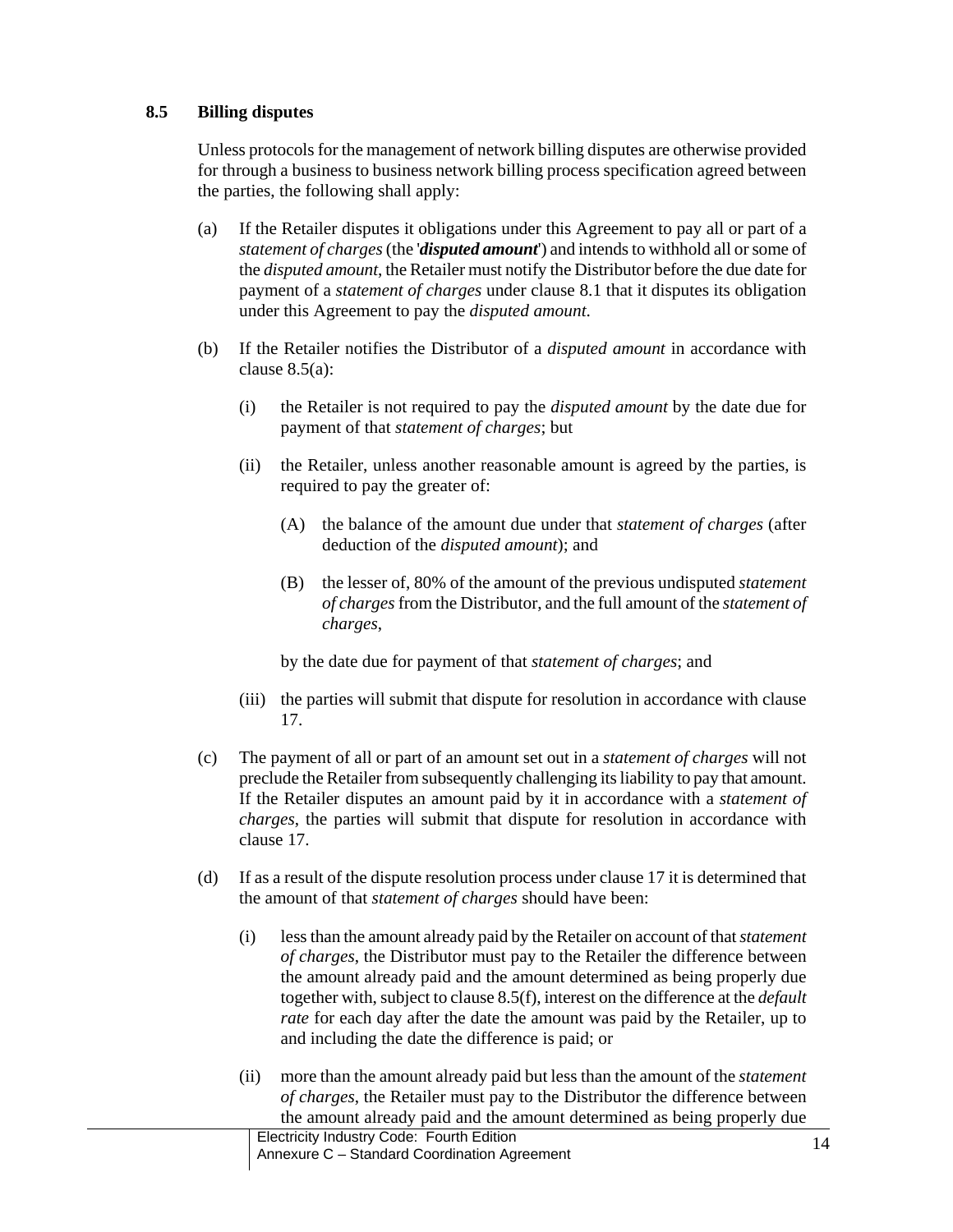together with interest, subject to clause 8.5(f), on the difference at the *default rate* for each day after the date that *statement of charges* was due to be paid, up to and including the date the difference is paid; or

- (iii) equal to or more than the amount of that *statement of charges*, the Retailer must pay to the Distributor:
	- (A) the difference between the amount already paid and the amount determined as being properly due; and
	- (B) subject to clause 8.5(f), interest on the amount of the difference between the amount already paid and the *statement of charges* at the *default rate* for each day after the date that *statement of charges* was due to be paid, up to and including the date the difference is paid.

An amount payable under this clause 8.5(d) will fall due 5 *business days* after the determination of the *dispute*.

- (e) A notice given by the Retailer under clause 8.5(a) must contain sufficient information and supporting detail to enable the Distributor to determine the nature of the Retailer's *dispute* concerning that *statement of charges*.
- (f) For the avoidance of doubt, the parties acknowledge that no interest on amounts in *dispute* under this clause 8.5, either at the *default rate* or the *bank bill rate*, will be owed or payable where that amount is genuinely in *dispute*.
- (g) The parties further acknowledge that an *Independent Expert*, appointed and acting pursuant to clause 17, may determine whether an amount is genuinely in dispute, for the purposes of clause 8.5(f).

# **8.6 Obligation to Pay**

Subject to clause 10.5, the obligation of the Retailer to pay the *statement of charges* issued by the Distributor in accordance with this clause 8, will not be affected by any failure of a *customer* to pay the *charges* payable by that *customer* to the Retailer.

# **8.7 Clauses that do not apply**

Clauses 7, 8 and 10.1 do not apply in relation to a *customer* to the extent that the parties have agreed with each other and the relevant *customer* to issue separate bills to that *customer*.

The Retailer acknowledges that the Distributor may, in accordance with its *connection contract*, agree with a *customer*, or otherwise elect, to bill a *customer* directly for *customer connection services*. The Distributor will notify the Retailer in circumstances where it agrees or elects to bill a Retailer's *customer* directly for *customer connection services*.

## **8.8 Supply of Money**

The parties acknowledge their mutual understanding that because a payment made by the Retailer to the Distributor under this clause is a supply of money, and is not consideration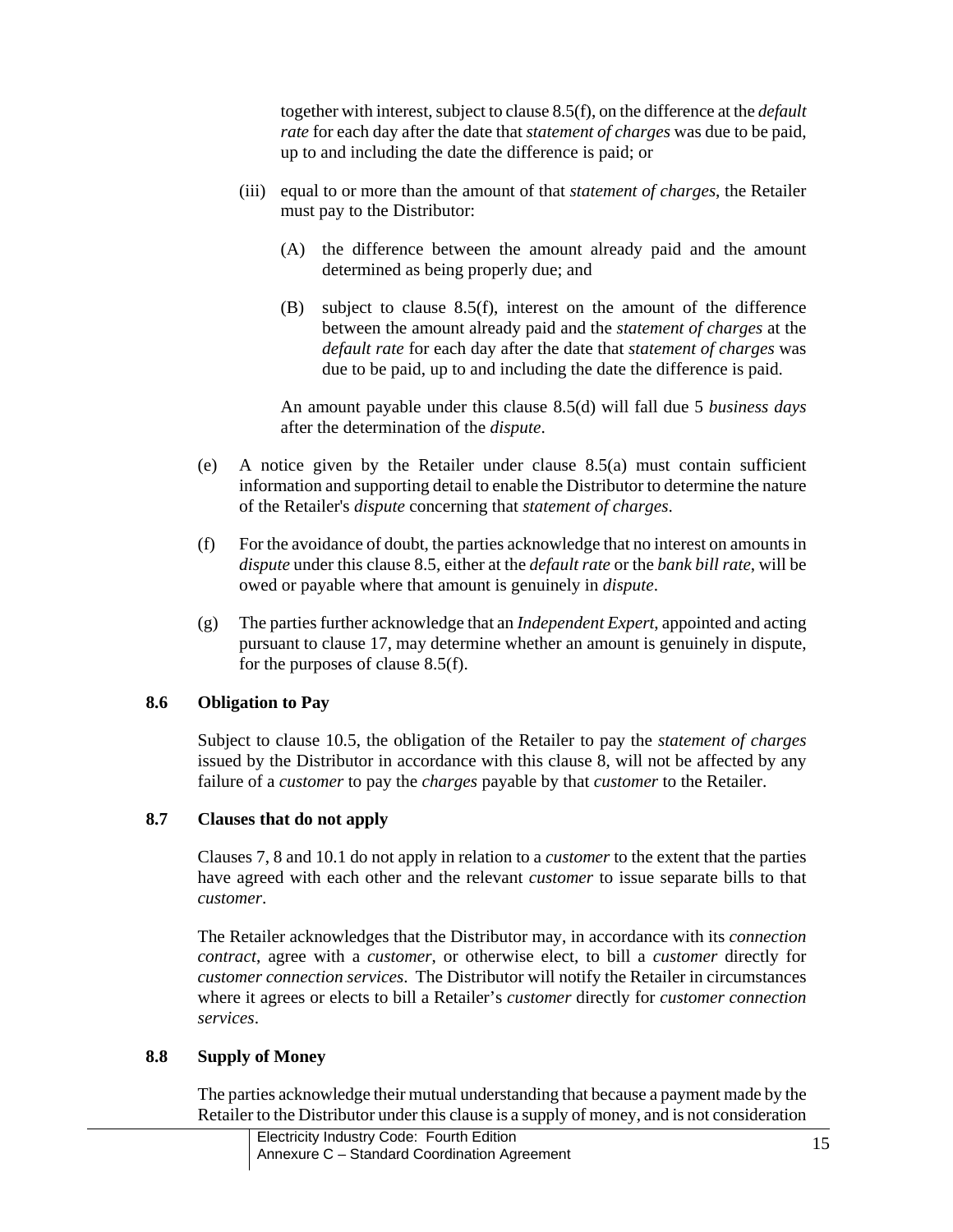for any *Taxable Supply* by the Distributor to the Retailer, clause 23 does not apply to any such payment.

# **9. GSL PAYMENTS**

## **9.1 Retailer Reimbursement**

If:

- (a) the Retailer:
	- (i) receives notification of a matter relevant to the Distributor's compliance with a *GSL* and the Retailer delays or fails to pass on that information to the Distributor; or
	- (ii) requests a disconnection; and
- (b) as a result of that delay, failure or request, the Distributor is required to make a payment to the *customer* as a result of failing to satisfy a *GSL*,

then the Retailer must reimburse the Distributor for that portion of the payment made to the *customer* which is attributable to the Retailer's delay, failure or wrongful action in making a request.

However, a Retailer will not be liable to reimburse the Distributor for a wrongful disconnection *GSL* where the Distributor's actions or omissions caused the Retailer to request the disconnection of the wrong *premises* (for example, where the Retailer has relied on *MSATS* data in establishing the *NMI* which is used in the request for disconnection).

# **9.2 Notification**

The Retailer must notify the Distributor (or such employee of the Distributor notified by the Distributor to the Retailer from time to time) where it is aware that the Distributor is required to provide a *GSL* payment to a *customer* under the *Electricity Industry Code*.

# **10. ADJUSTMENT**

# **10.1 General**

As between the parties the Retailer will, in accordance with the requirements of the *applicable law,* recover from *customers* amounts undercharged or pay to *customers*  amounts overcharged, as a result of the Retailer's or Distributor's act or omission.

# **10.2 Undercharging**

If a *customer* is undercharged as a result of the act or omission of the Retailer or Distributor and the Retailer is prevented by the *applicable law* from recovering from the *customer* the full amount undercharged, then if:

(a) the undercharging resulted from the Retailer's act or omission, the Retailer will pay to the Distributor the amount of the *distributor charges* specified in a *statement of*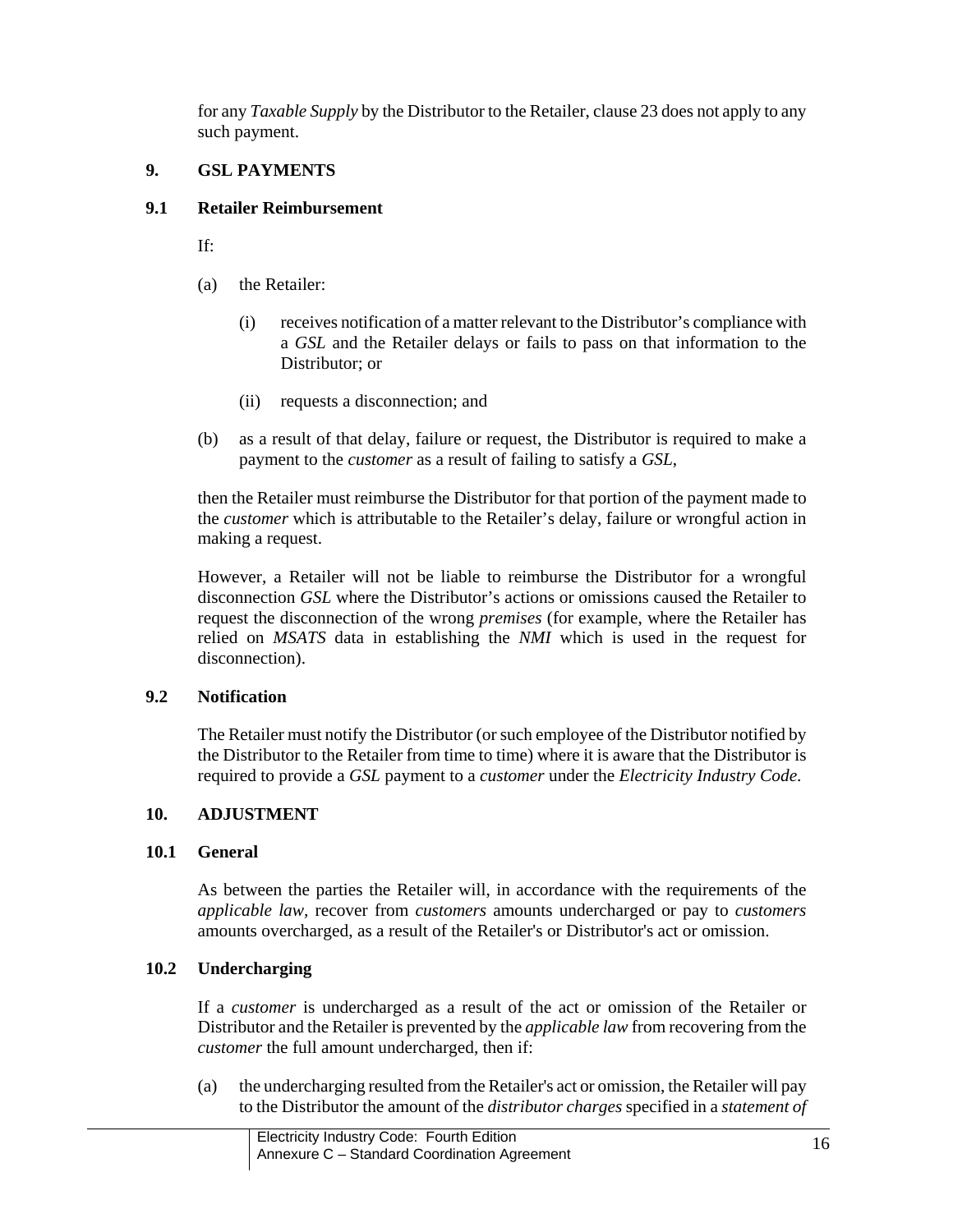*charges* undercharged to that *customer* which are not permitted to be recovered under the *applicable law* from that *customer*; or

(b) the undercharging resulted from the Distributor's act or omission, the Distributor will pay to the Retailer the amount of the Retailer's charges undercharged to that *customer* which are not permitted to be recovered under the *applicable law* from that *customer* or which the Retailer using reasonable endeavours is unable to recover from the *customer*.

Each party must notify the other as soon as possible after it becomes aware that a *customer* has been undercharged as a result of its act or omission.

## **10.3 Overcharging**

If a *customer* is overcharged as a result of the Distributor's act or omission, the Retailer may, subject to clause 10.4, deduct an amount representing the Distributor's proportion of that overcharged amount from the next payment due to the Distributor under clause 8.

The Distributor must notify the Retailer as soon as possible after it becomes aware that a *customer* has been overcharged as a result of the Distributor's act or omission.

#### **10.4 Steps before deduction**

Before deducting any amount from payments due to the Distributor under clause 10.3, the Retailer must give the Distributor an opportunity to determine the cause of the overcharging.

## **10.5 Non-payment**

If, due to a matter for which the Retailer may be indemnified under clause 14.1, a *customer* does not pay an account issued by the Retailer in full, the Retailer may off-set the amount of that shortfall from payments due to the Distributor under clause 8, provided that the Retailer has:

- (a) promptly given the Distributor details of the relevant *customer*, the amount outstanding, the reasons of the non-payment by the *customer*, and such other information as the Distributor may reasonably request; and
- (b) been unable to recover the amount due from the customer within 60 days, after using reasonable endeavours to do so.

Nothing in this clause limits the Distributor's rights under clause 15.2 in relation to a *customer's* complaint or *Claim*.

## **11. DISCONNECTION**

## **11.1 Failure to disconnect**

(a) Subject to clause 11.1(b), if the Distributor does not disconnect the *customer* within the timeframe for completion for the *Service Order Request* or within such timeframes as may otherwise be agreed (or subsequently agreed) between the Distributor and the Retailer on behalf of the *customer*, the Distributor: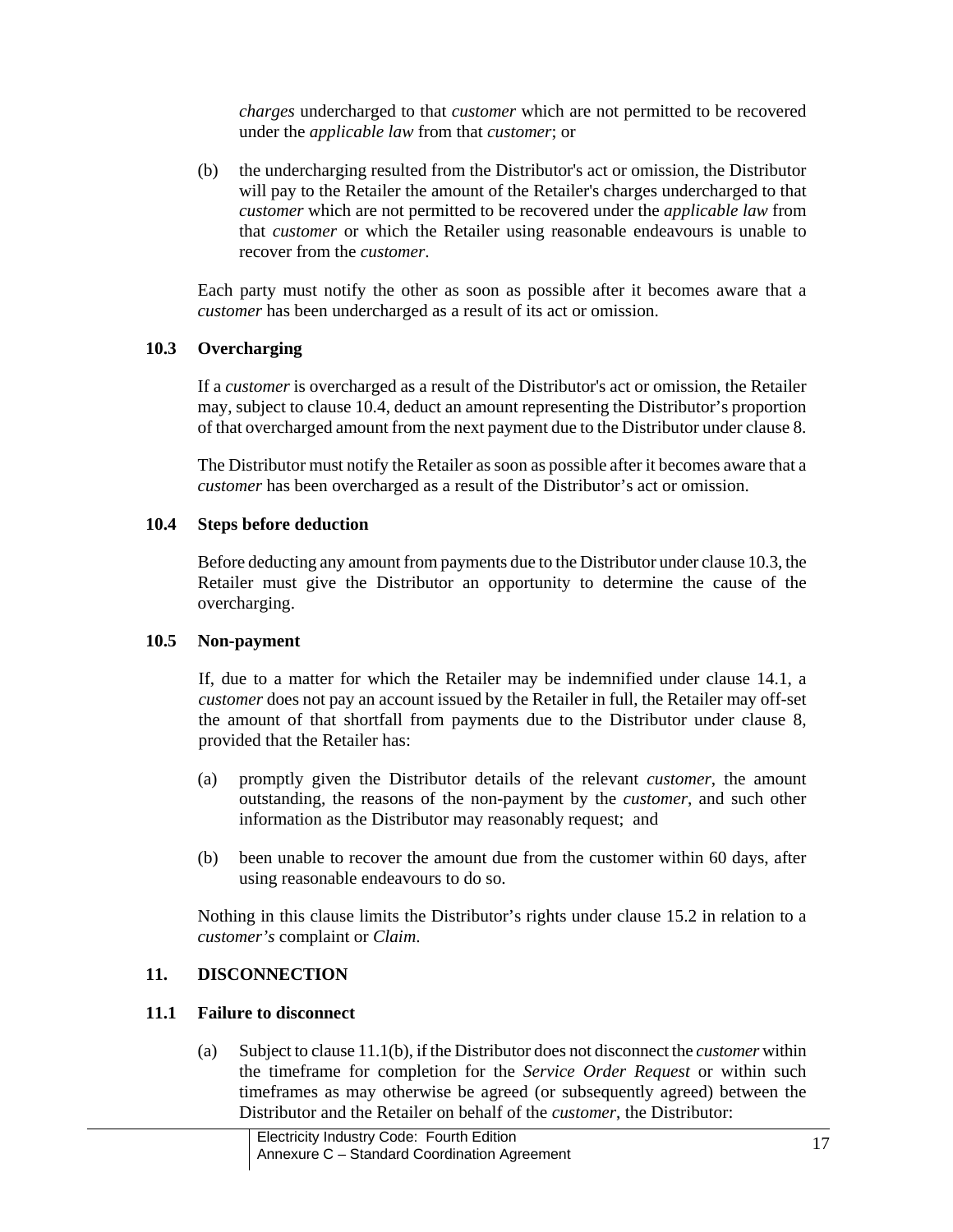- (i) will from that time not include the related *distributor charges* in any *statement of charges*; and
- (ii) will be liable to pay to the Retailer, at the Retailer's election, either:
	- (A) an amount representative of the costs incurred by the Retailer for the *customer's* energy consumption, calculated on the basis of the monthly average regional reference price as published by *NEMMCO* from time to time, for the region and month in which the energy consumption occurs; or
	- (B) an amount representative of the actual costs incurred by the Retailer for the *customer's* energy consumption,

provided that:

- (iii) this will not render the Distributor the retailer of the *customer*; and
- (iv) the Retailer has exercised reasonable endeavours to recover the relevant *distributor charges* and consumption costs and has been unable to recover these costs directly from the *customer*.

If the Retailer subsequently recovers from the *customer* all or any part of any such amount, the Retailer must promptly pay that recovered amount to the Distributor.

- (b) The Distributor may refuse to disconnect a *customer's connection point* where:
	- (i) the Distributor has made reasonable endeavours to carry out the disconnection but is unable to access the *customer's connection point* or the *premises* as a result of the *customer's* action or inaction;
	- (ii) the Distributor reasonably considers that such disconnection would be detrimental to the health or safety of any person (including the *customer*) or the *premises* are registered as having a life support machine;
	- (iii) the Retailer has raised a *Service Order Request* which does not comply with *applicable law*; or
	- (iv) the disconnection would result in the Distributor not complying with its obligations under *applicable law*.

In the case of clause 11.1(b)(ii), the Distributor will use reasonable endeavours to remove or mitigate the risk of detriment. In each case under clause 11.1(b), the Distributor must notify the Retailer, without delay, of the reason for its refusal to disconnect.

(c) Where the Distributor refuses to disconnect a *customer* on any of the grounds set out in clause 11.1(b), the Retailer will continue to be liable for the *distributor charges* in respect to the use of the *supply network* by the *customer* and the consumption of energy by the *customer*.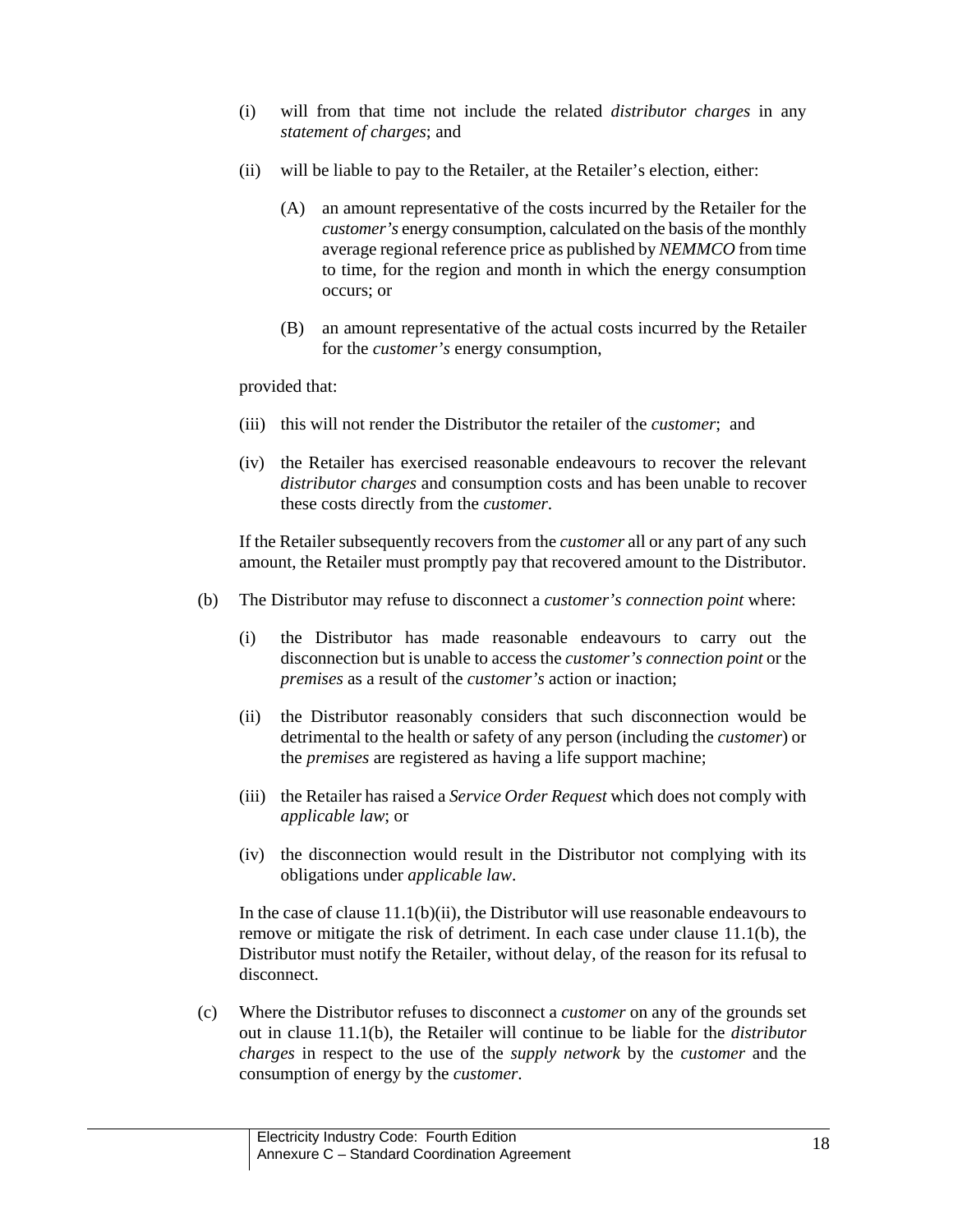- (d) By providing a *Service Order Request*, the Retailer represents and warrants to the Distributor that the Retailer is entitled to make a request for disconnection under its *retail contract* and under any *applicable law*, and it has complied with the procedures for disconnection prescribed in the relevant *retail contract* and any other procedures under any *applicable law*.
- (e) The Retailer shall indemnify the Distributor against all *Claims* arising from, or incurred by, the Distributor as a consequence of the cessation of supply as a result of any disconnection by the Distributor pursuant to a *Service Order Request*, except to the extent that the *Claim* arises from the negligent or reckless act or omission of the Distributor, or from any breach or non-observance by the Distributor of the Agreement or any *applicable law*.

## **11.2 Distributor's right to disconnect**

The Distributor may disconnect a *customer's connection point* where it is entitled to do so under the *connection contract* or under an *applicable law,* or required to do so at the direction of State or Federal police, and must, subject to clause 11.3, send a notice to the Retailer of that disconnection within 24 hours after the disconnection. Where possible the Distributor will notify the Retailer in advance of the disconnection.

## **11.3 Notice before disconnection**

Except in cases of *emergency* or where required to do so at the direction of State or Federal police, the Distributor must not disconnect a *customer's connection point* where the *customer*:

- (a) fails to comply with its obligations under the *customer's connection contract* to provide access to the *premises*; or
- (b) has provided false information; or
- (c) uses electricity illegally; or
- (d) uses electricity for a purpose not allowed by the *customer's* tariff or charge; or
- (e) requests to be disconnected,

unless it has first notified the Retailer.

# **12. RETAILER'S PERFORMANCE SECURITY**

## **12.1 Undertaking**

The Distributor may request the Retailer to procure an undertaking under clause 12.2 only if, immediately prior to the time of that request:

- (a) the Retailer cannot demonstrate:
	- (i) that it has a Standard  $&$  Poor's credit rating of at least BBB- or its equivalent from another recognised credit reporting agency reasonably acceptable to the Distributor (an 'acceptable credit rating'); or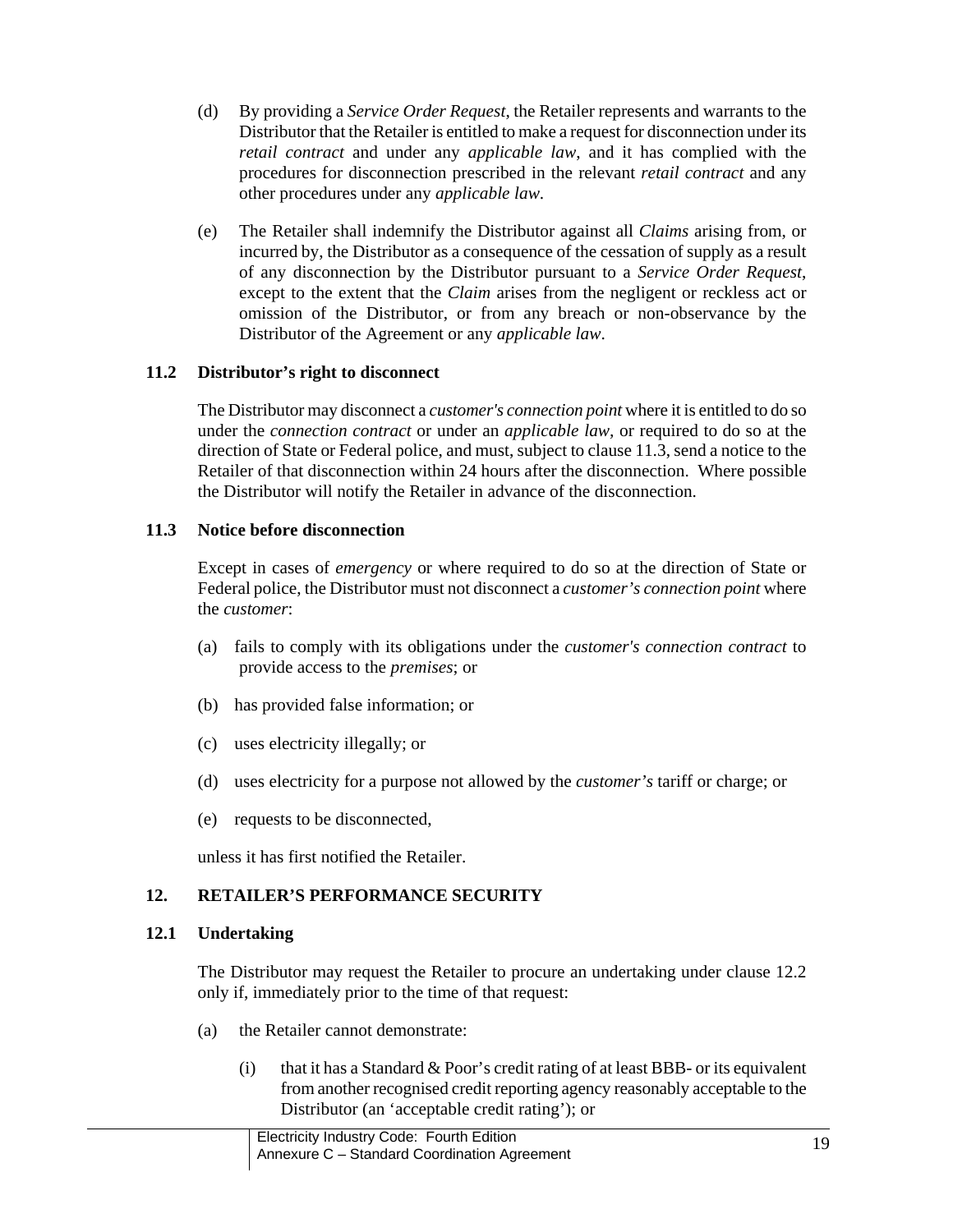- (ii) that the performance of the Retailer's payment obligations are guaranteed (on terms acceptable to the Distributor acting reasonably) by another entity who has an acceptable credit rating; or
- (b) within the previous 12 months, including where those 12 months includes a period prior to the *commencement date*, the Retailer has failed to pay in full:
	- (i) 3 *statements of charges* within the required time limit for payment; or
	- (ii) 2 consecutive *statements of charges* within the required time limit for payment; or
	- (iii) 1 *statement of charges* within 25 *business days* of the due date; or
- (c) a *default event* occurs in relation to the Retailer under the *National Electricity Rules*; or
- (d) the Retailer or its *NEM Representative* ceases to be registered with *NEMMCO* as a *market customer*; or
- (e) where the Retailer purchases energy under an agreement with a person registered with the *NEMMCO* and that person issues a notice of default to the Retailer under that agreement,

provided that nothing in clause 12.1(b) shall permit the Distributor to request an undertaking under clause 12.2 where the Retailer has failed to pay the *statement of charges* or a relevant part of the *statement of charges* due to a genuine *dispute* notified to the Distributor pursuant to clause 8.5.

# **12.2 Provide undertaking**

- (a) The Retailer must provide to the Distributor, within 10 *business days* after request, an unconditional undertaking ('*undertaking*') in favour of the Distributor in a form agreed between the parties (but failing agreement in the same form as used by *NEMMCO* in relation to the Retailer from time to time), issued by a bank or other body which is capable, to the reasonable satisfaction of the Distributor, of paying on the undertaking in Brisbane when demanded to secure the due and punctual performance of the Retailer's obligations to pay the Distributor amounts owed under clauses 7, 8 and 9 (the '*secured obligations*').
- (b) The Retailer acknowledges that the Distributor may disclose to its financiers, the Regulator or *NEMMCO* that it has required or called upon an *undertaking* provided by the Retailer under this clause.
- (c) The Retailer must notify the Distributor within 1 business day of the Retailer becoming aware that the Distributor is eligible to request an *undertaking* issued under this clause 12.

# **12.3 Amount of undertaking**

The *undertaking* procured by the Retailer under clause 12.2 must be for an amount requested by the Distributor, not exceeding an amount equal to 3 months' estimated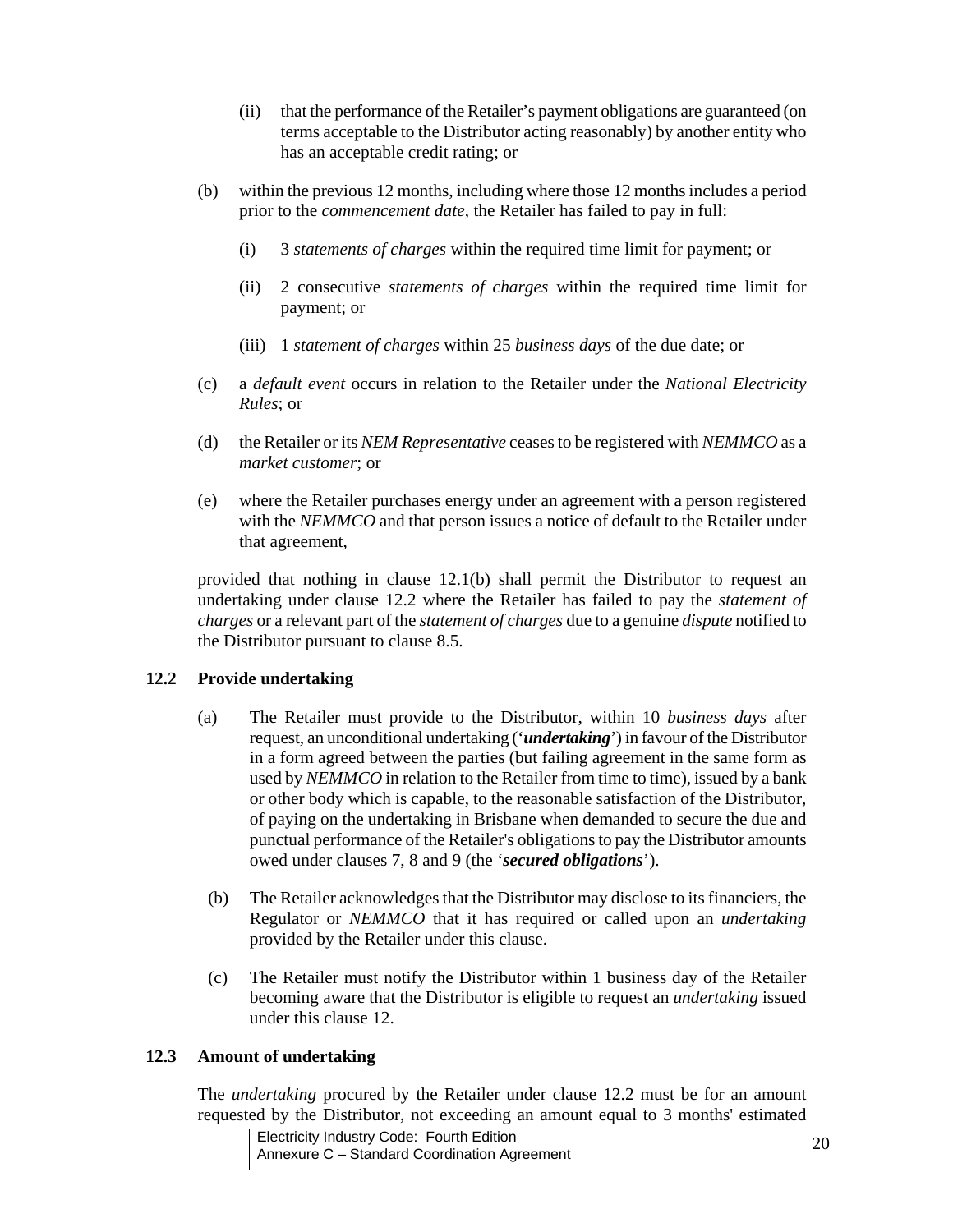*distributor charges* to be incurred by the Retailer's *customers* during the 3 months following the request (the '*required secured obligations amount***'**).

# **12.4 Variations in undertaking amounts**

- (a) If at any time during the term of this Agreement the uncalled aggregate amount of the *undertaking* held by the Distributor pursuant to this clause 12 is less than 90 per cent of the *required secured obligations amount*, the Retailer must, on request by the Distributor, within 10 *business days*, increase the uncalled amount of the *undertaking* to the *required secured obligations amount*.
- (b) If at any time during the term of this Agreement, the uncalled aggregate amount of the *undertaking* held by the Distributor in accordance with this clause 12 is more than 110 per cent of the *required secured obligations amount*, the Distributor must upon request by the Retailer and in conjunction with the Retailer, do all things necessary to reduce the aggregate uncalled amount of the *undertaking* held by the Distributor to the *required secured obligations amount*.

## **12.5 Purpose of the undertaking**

The Distributor may call on any one or more *undertakings* where:

- (a) the Retailer has failed to comply with any *secured obligations* at any time after 3 *business days* of giving notice to the Retailer that it intends to do so; and
- (b) there is no genuine *dispute* outstanding in accordance with clause 8.5 in relation to the Retailer's liability to pay those charges.

# **12.6 No steps to seek injunction**

Subject to the Distributor complying with the restrictions set out in clause 12.5, the Retailer must not take any steps to seek an injunction or otherwise restrain:

- (a) any issuer of the *undertaking* from paying the Distributor pursuant to the *undertaking*;
- (b) the Distributor from taking any steps for the purposes of making a demand against the *undertaking*;
- (c) the Distributor using the money obtained in the calling of the *undertaking*,

where the Distributor has acted in accordance with this clause 12.

# **12.7 Voluntary pay out**

If the issuer of an *undertaking* pays an amount to the Distributor pursuant to that undertaking which amount was not called in accordance with clause 12.3, the Distributor will hold that amount and will pay it to the Retailer (together with interest on that amount at the default rate from the date upon which that amount was received to the date upon which that amount is paid to the Retailer) when the Retailer provides an *undertaking* in the form provided for under clause 12.2 to the Distributor for an amount equal to the amount held.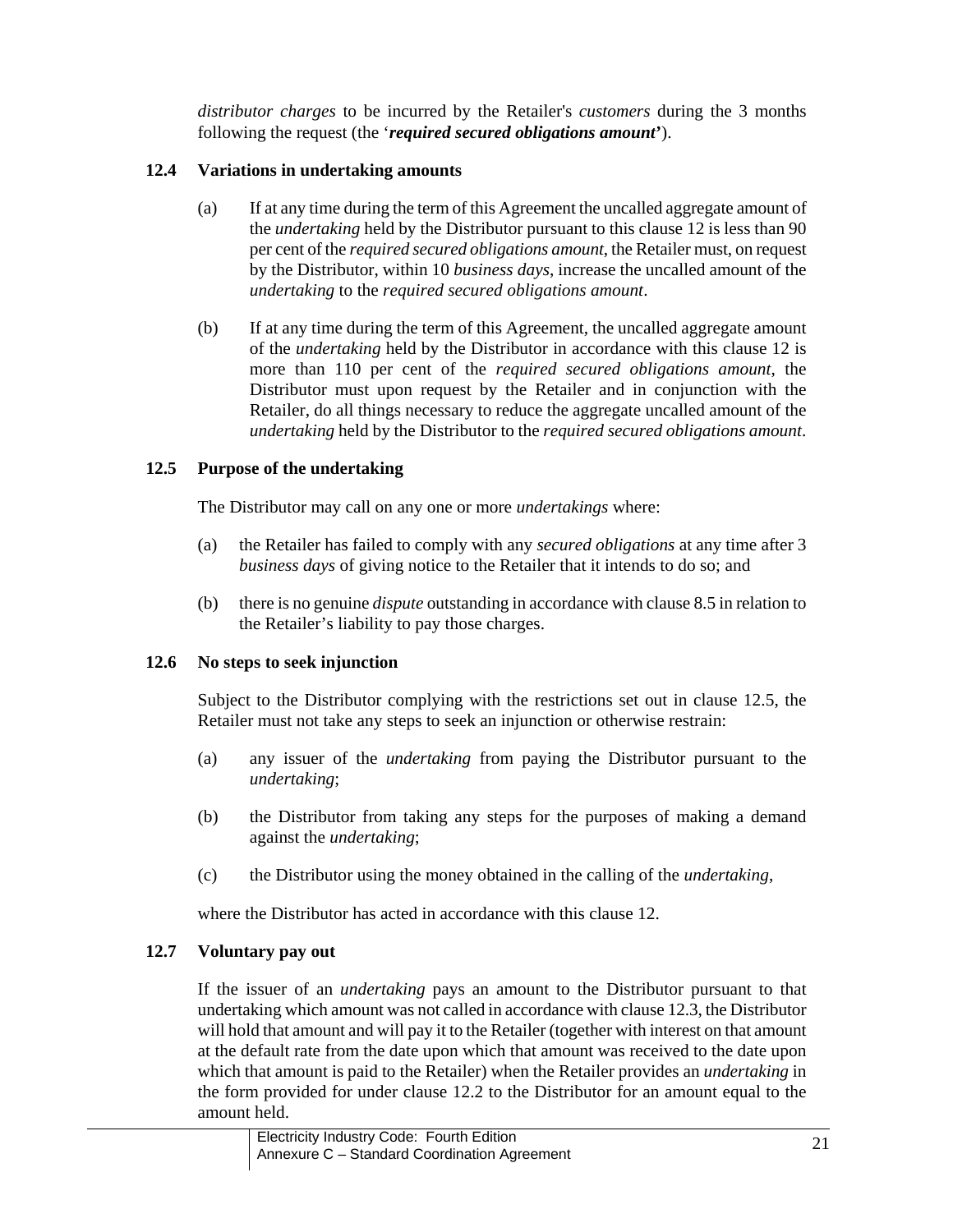## **12.8 Release of undertaking**

At the end of 6 months after the date on which the *undertaking* was originally provided under clause 12.2, and at the end of any 6 month period thereafter (or as otherwise agreed by the parties), the Retailer may request the release of the undertaking, and the Distributor must release the *undertaking*, if the Retailer shows that, at that date, none of the criteria in clause 12.1 apply.

## **13. TERMINATION**

### **13.1 Termination events**

A party may, by giving 24 hours notice in writing to the other party (the '*defaulting party*'), terminate this Agreement if the *defaulting party's*:

- (a) *retail authority* or *distribution authority* (as the case may be); or
- (b) registration as a *Market Customer* or *Network Service Provider* (as the case may be) under the *National Electricity Rules*,

is terminated.

## **13.2 Distributor may terminate**

The Distributor may terminate this Agreement by giving the Retailer 5 *business days*  notice if the Retailer fails to provide an undertaking or undertakings in accordance with clauses 12.2, 12.4 or 12.7.

## **13.3 Notice to Regulator**

The party exercising a right of termination under this clause must inform the *Regulator* of the termination within 1 *business day* of the termination occurring.

## **13.4 Termination of any previous Coordination Agreement**

Any agreement for the coordination of the parties' rights and obligations, entered into or as otherwise may be required to be entered into under *applicable law*, that was in force between the Distributor and the Retailer prior to the commencement of this Agreement is hereby terminated.

## **13.5 Existing rights**

The parties' rights to terminate this agreement will be without prejudice to the parties' rights to pursue relief by way of damages, injunction or specific performance in respect of a breach of this agreement. Without limiting the foregoing, each party shall be entitled to render an invoice to the other party for services provided and not invoiced up to and including the date of termination, and any such invoice will be payable in accordance with clause 8.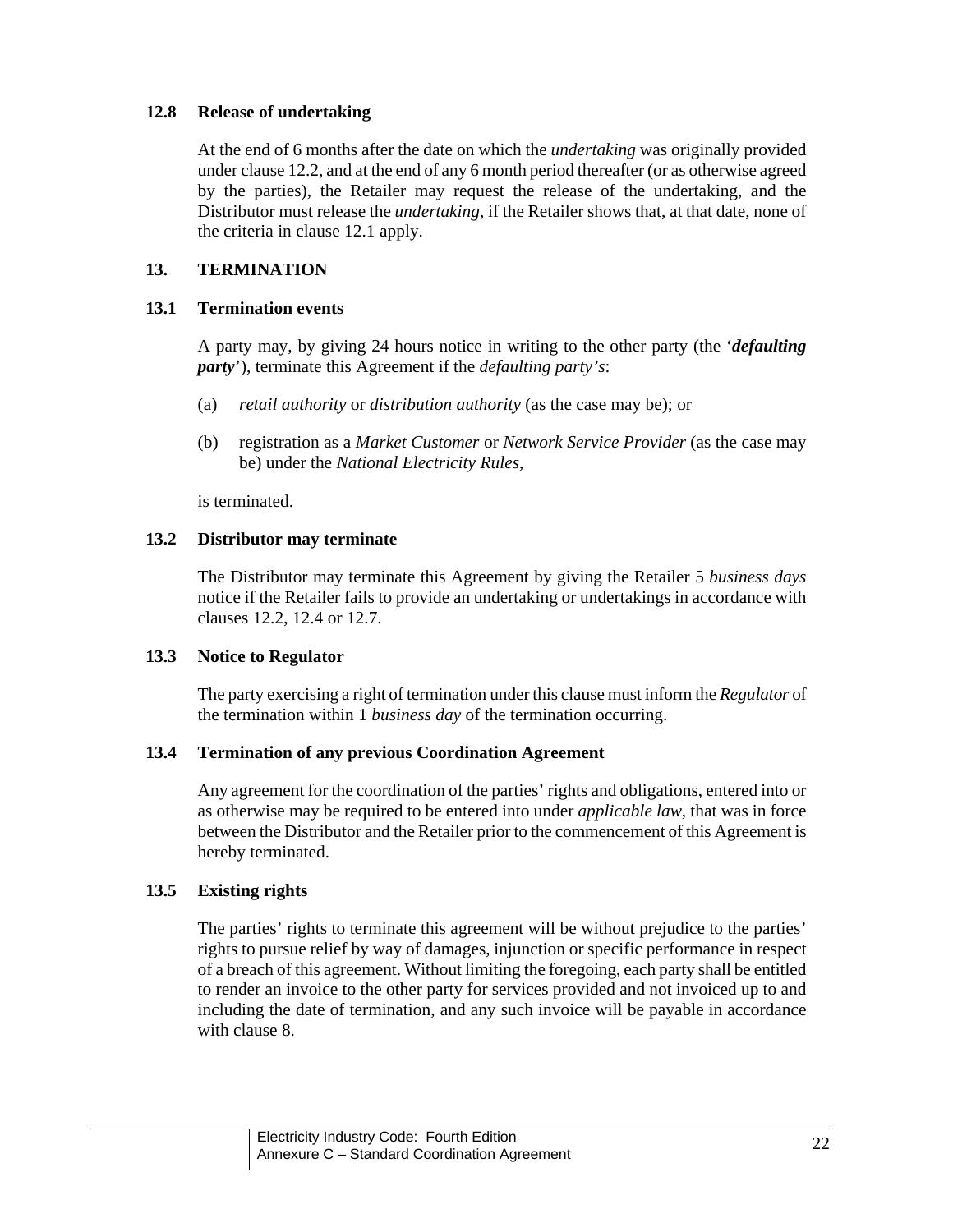## **13.6 Distribution Services after Termination**

Notwithstanding the termination of this Agreement, the Distributor and the Retailer acknowledge that the Distributor may continue to provide *customer connection services* in respect of any *customer* of the Retailer until the first to occur of the events specified in clause 6.2. In respect of any such *customer connection service* provided after termination of this Agreement, all provisions of this Agreement which relate to the provision of *customer connection services* shall continue to apply.

## **14. INDEMNITY**

### **14.1 Distributor's Indemnity**

Subject to, and to the extent of, any loss suffered by the Distributor caused by, or contributed to by, the Retailer's non-compliance with clauses 15.2, 15.3 or 15.4 of this Agreement, the Distributor indemnifies the Retailer from and against any:

- (a) *Claim* by a *customer* against the Retailer relating to the quality of, or interruptions to, the *connection* and supply of electricity by the Distributor (other than a *Claim* of the type referred to in clause 14.1(b)), where the Distributor would have been liable to that *customer* under its *connection contract* had that *customer* claimed against the Distributor, but only to the extent that the Distributor would have been liable to that *customer* under its *connection contract*;
- (b) *Claim* against the Retailer for breach by the Retailer of any conditions, warranties or terms implied by Part V of the *Trade Practices Act 1974* or any equivalent state legislation concerning the *connection* or supply of electricity by the Distributor where:
	- (i) that breach has occurred as a result of the acts or omissions of the Distributor; and
	- (ii) the Retailer has in its contract with the *customer* to which the *Claim* relates limited or excluded its liability to that party for breach of any of the conditions, warranties or terms implied by Part V of the *Trade Practices Act 1974* into that contract to the maximum extent permitted by that Act, or any equivalent state legislation;
- (c) *Claims* in connection with the wrongful disconnection of a *customer's connection point* by the Distributor, other than *Claims* in connection with a *Service Order Request* under clause 11 that results in a wrongful disconnection of a *customer*'s *connection point* by the *Distributor*; or
- (d) *Claims* in connection with any failure by the Distributor to comply with clause 15.

#### **14.2 Retailer's Indemnity**

Subject to the Distributor complying with clauses 15.2, 15.3 and 15.4, the Retailer indemnifies the Distributor from and against any *Claims* in connection with:

(a) a failure to provide accurate information under clause 3.2;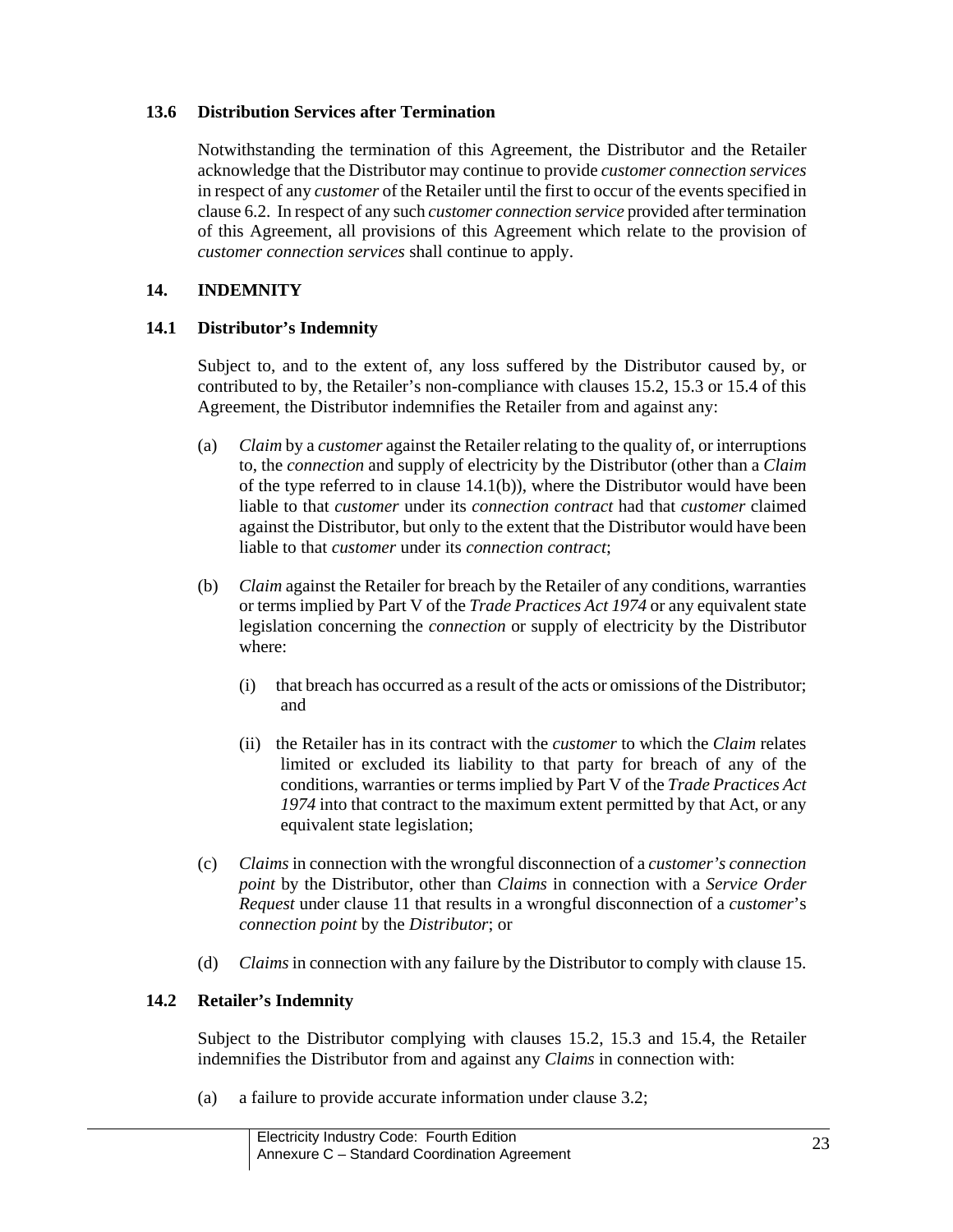- (b) a *Service Order Request* by the Retailer under clause 11 that results in a wrongful disconnection of a *customer's connection point* by the Distributor; and
- (c) any failure by the Retailer to comply with clause 15.

### **14.3 Limit of liability**

To the maximum extent permitted by law, the liability of either party to the other is:

- (a) in the case of *Claims* under clause 14.1(a), limited in the manner set out in that clause;
- (b) in the case of *Claims* under clause 14.1(b) limited to the amount of the Retailer's direct loss incurred in relation to such *Claims*;
- (c) in the case of *Claims* by *customers* for the matters set out in clause 14.1(c) or 14.2(b) limited to \$500,000 per *customer* per financial year for each *Claim* by a *customer*; and
- (d) in the case of *Claims* not covered by clause 14.3(a), (b) or (c), limited to \$500,000 per *Claim*.

Except to the extent provided for in this clause 14, or otherwise provided for expressly in this Agreement, neither party will (to the maximum extent permitted at law) be liable to the other for loss of profits, indirect or consequential loss.

#### **14.4 National Electricity Law**

Except to the extent provided for in this clause 14, nothing in this Agreement affects the immunity provided by section 119 and section 120 of the *National Electricity Law*.

## **15. ENQUIRIES, COMPLAINTS AND CLAIMS**

#### **15.1 Referral of enquiries and complaints**

If a party receives an enquiry or a complaint from a *customer* that relates to the other party's *retail contract* or *connection contract* with that *customer*, the receiving party must, as soon as possible after receiving the enquiry or complaint:

- (a) refer that *customer* to the other party; and
- (b) in the case of complaints, notify the other party in writing of the complaint and the *customer's* details (where such information is available).

#### **15.2 Claims and demands**

A party (the '*indemnified party*') must notify the other party (the '*responsible party*') of any *Claim* for which it may be indemnified under clause 14 and must:

(a) permit the *responsible party*, entirely at the *responsible party's* expense, to defend or settle the *Claim* as the responsible party sees fit, or, where the *responsible party*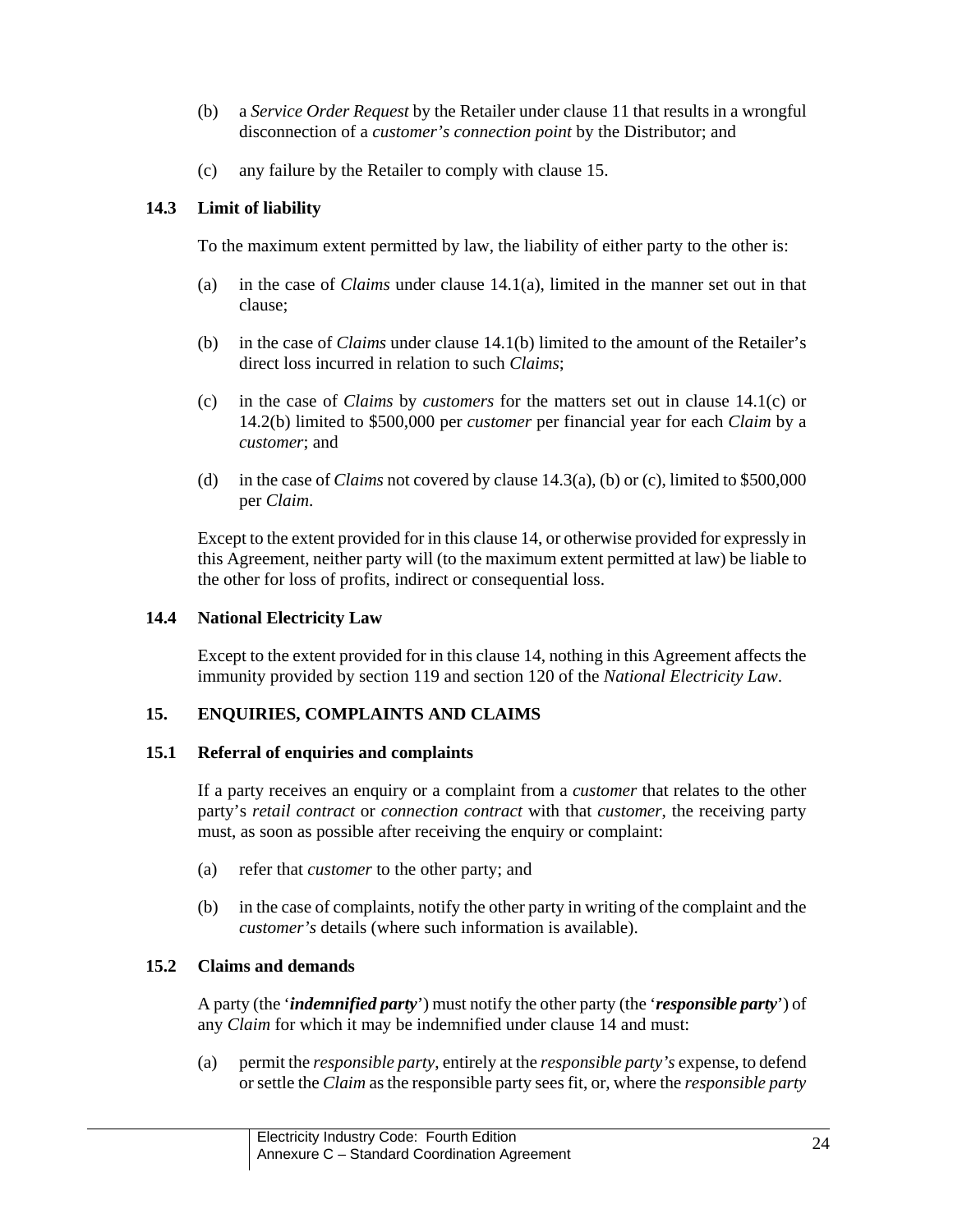does not elect to defend or settle the *Claim*, to have a watching brief and be kept fully informed by the *indemnified party* of the progress of the *Claim*; and

(b) provide the *responsible party*, at the *responsible party's* expense, with such assistance in respect of the *Claim* as the *responsible party* may reasonably request.

If the *responsible party* elects to take over conduct of a *Claim* as contemplated in paragraph (a) the *responsible party* must:

- (c) use all reasonable endeavours to minimise the time taken to defend or settle the *Claim*;
- (d) consult with and where reasonably possible, take account of the views of the *indemnified party* in relation to the progress of the *Claim*; and
- (e) if it becomes aware that the *indemnified party* may have some liability in respect of that *Claim* for which the *indemnified party* will not be indemnified under clause 14, notify the *indemnified party* of that fact, consult with and keep the *indemnified party* informed in respect of the progress of that *Claim* and comply with the provisions of clause 15.3 as if references in that clause to the '*indemnified party*' were to the '*responsible party*', and vice versa.

### **15.3 No admissions**

Except where required by a law to do so, the *indemnified party* must not, in relation to any of the matters referred to in clauses 15.1 or 15.2:

- (a) make any admission or representation prejudicial to the *responsible party*;
- (b) agree to any compromise or settlement;
- (c) do anything else that may be prejudicial to the *responsible party*,

without the *responsible party's* written consent.

## **15.4 No unauthorised representations**

The *indemnified party* must not make any representations or warranties to a third party concerning any goods or services being provided by the *responsible party* to that third party (including any representation concerning the nature and quality of any goods or services being provided by the *responsible party* to the third party) which the *indemnified party* is not authorised by this Agreement or otherwise by the *responsible party* to make.

## **16. COMPLIANCE WITH APPLICABLE LAW**

## **16.1 Compliance**

Each party will comply with the obligations imposed on that party by any *applicable law.*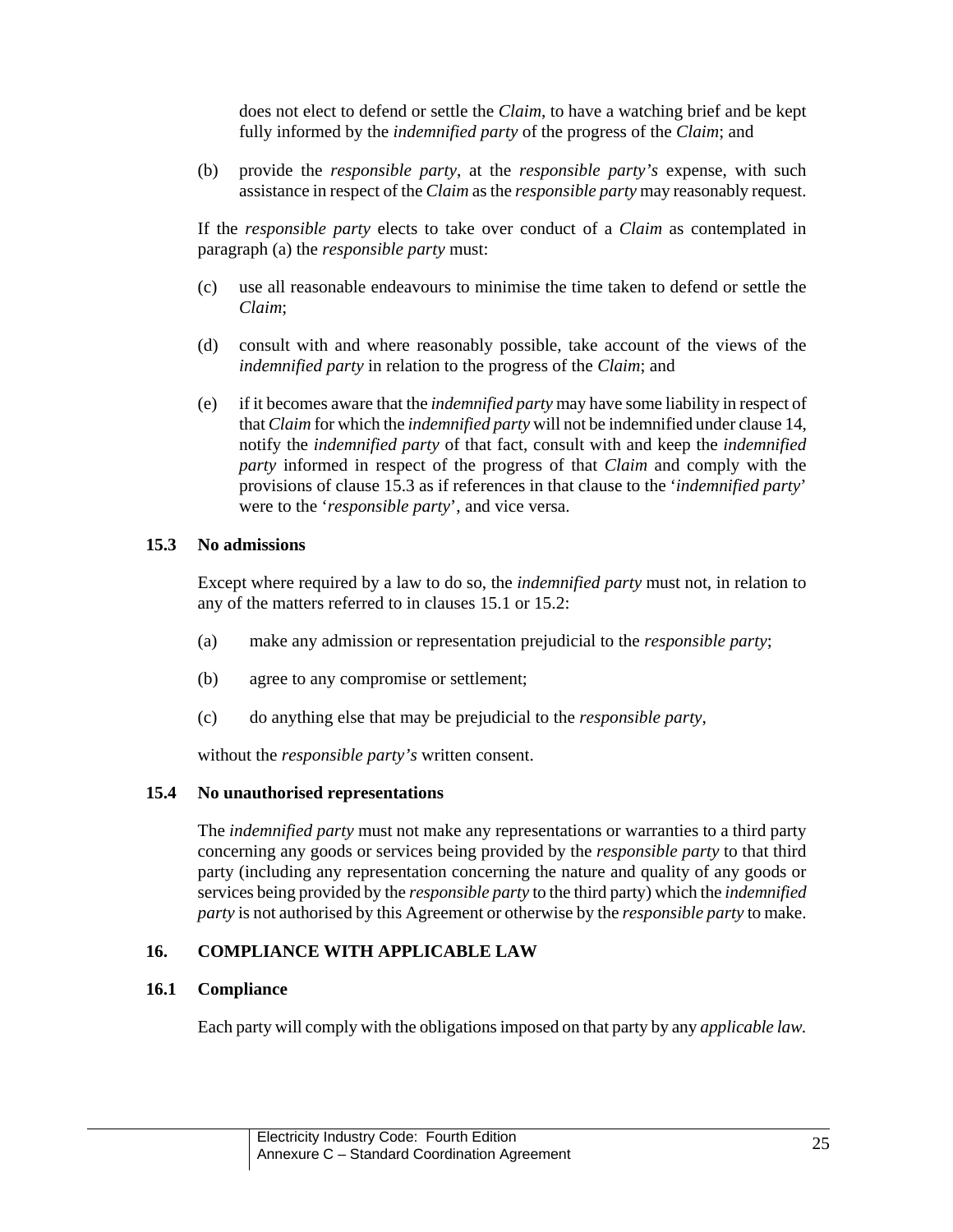## **16.2 Reasonable assistance**

Each party will:

- (a) give to the other party all reasonable assistance; and
- (b) co-operate with the other party,

so as to allow that other party to comply with any obligations imposed upon that other party under an *applicable law* or this Agreement.

## **16.3 Limitation**

Nothing in this Agreement will limit any right either party may have under an *applicable law* unless that right can be limited in accordance with the provisions of that *applicable law* by agreement between the parties and this Agreement directly or indirectly limits that right.

## **17. RESOLUTION OF DISPUTES**

## **17.1 National Electricity Rules disputes – first stage dispute resolution**

If any dispute, controversy or *Claim* ('*dispute*') arises between the parties under or in relation to this Agreement:

- (a) with respect to the application of the *National Electricity Rules*; or
- (b) in relation to which the dispute resolution regime provided for in clause 8.2 of the *National Electricity Rules* otherwise applies,

then the dispute resolution regime provided for in clause 8.2 of the *National Electricity Rules* will apply to that *dispute*.

# **17.2 Non-National Electricity Rules disputes – first stage dispute resolution**

- (a) If a dispute under or in relation to this Agreement, other than a *dispute* referred to in clause 17.1, arises between the parties a party may, by written notice, refer the *dispute* to resolution in accordance with this clause. The notice shall state that it is a notice under this clause and shall identify the *dispute* concerned and the clauses of this agreement relevant to the *dispute*.
- (b) The parties will use their reasonable endeavours to resolve the *dispute* within a period of 10 *business days* from the service of the notice under clause 17.2(a).
- (c) If the *dispute* remains unresolved at the end of the period referred to in clause 17.2(b) then either party may require that the *dispute* be determined under clause 17.3.

## **17.3 Non National Electricity Rules Disputes – reference to Chief Executives or nominees**

(a) Where clause 17.2(c) applies, either party may, by written notice, refer the *dispute*  to resolution by the respective Chief Executives (or the Chief Executives'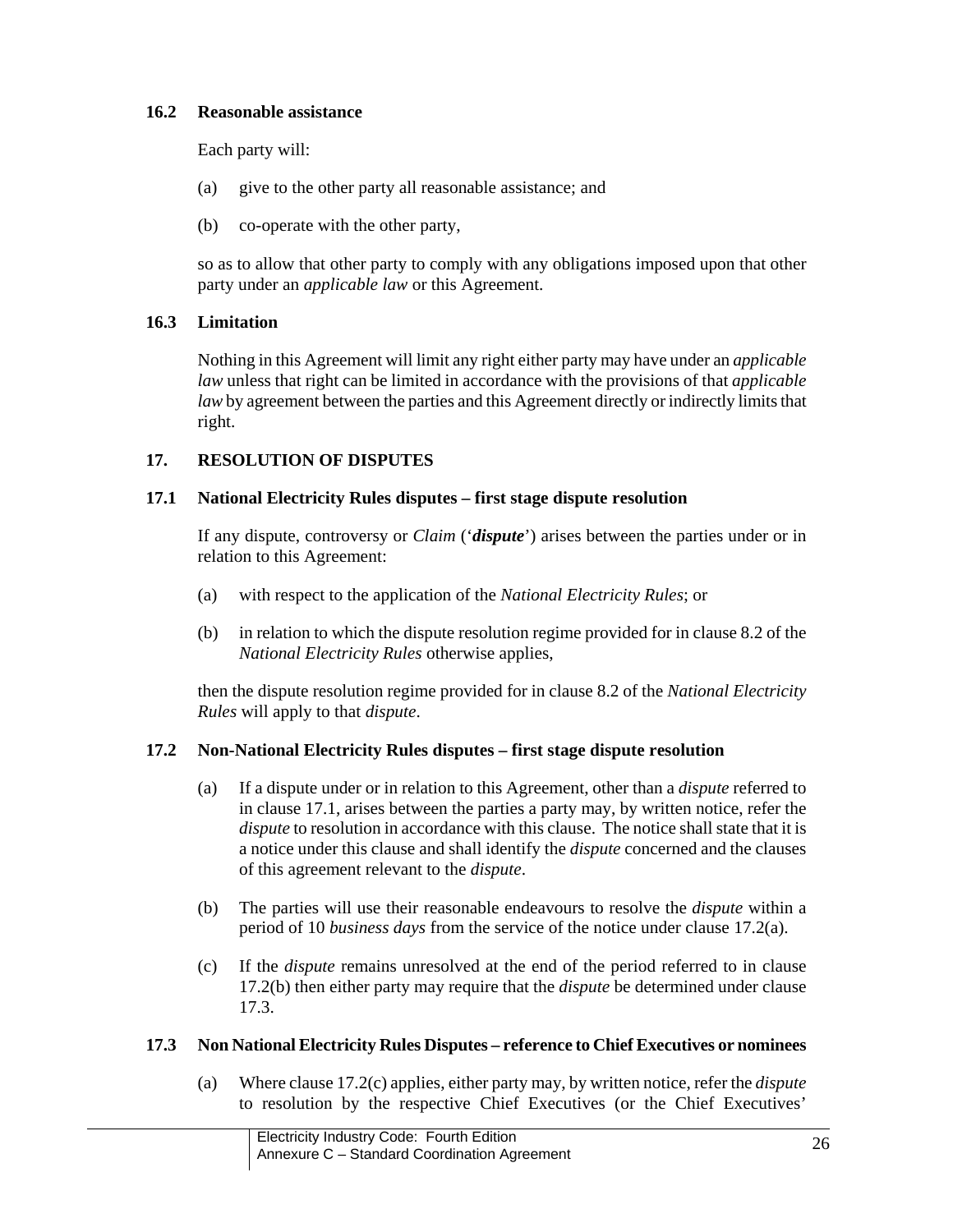nominee) of the parties whose resolution, if so reached, shall be binding in accordance with this clause.

- (b) The Chief Executives (or their nominees) will use their reasonable endeavours to resolve the *dispute* within a period of 10 *business days* from the service of the notice under clause 17.3(a).
- (c) If the *dispute* remains unresolved at the end of the period referred to in clause 17.3(b) then either party may require that the *dispute* be determined under clause 17.4.

## **17.4 Non National Electricity Rules Disputes – reference to and appointment of Independent Expert**

- (a) Where clause 17.3(c) applies, either party may require that the *dispute* be determined by an independent expert appointed in accordance with clause 17.4(b) ('*Independent Expert*').
- (b) The party wishing to have the *dispute* determined by an *Independent Expert* will give written notice to that effect to the other party specifying the nature of the *dispute*. The parties will meet and use all reasonable endeavours to agree upon the identity of the *Independent Expert*, but if they are unable to agree within 5 *business days* of the notice, then either party may refer the matter to the President for the time being of the Law Society of Queensland (or, if that body no longer exists, then to the President for the time being of such successor body or association as is then performing the function formerly carried out by the Law Society of Queensland), to nominate a suitably qualified person to act as the *Independent Expert* to determine the *dispute*.

## **17.5 Non-National Electricity Rules Disputes – role of Independent Expert**

The *Independent Expert* will:

- (a) act as an expert and not as an arbitrator;
- (b) have no interest or duty which conflicts, or which may conflict, with his or her function as the *Independent Expert*;
- (c) determine the genuineness or otherwise of a *dispute*;
- (d) not be a former or current employee or representative of either party or of a related body corporate of either of them;
- (e) disclose fully to the parties, before being appointed, any interest or duty which may conflict with his or her position; and
- (f) treat all matters related to the *dispute*, including the existence of the *dispute*, as confidential.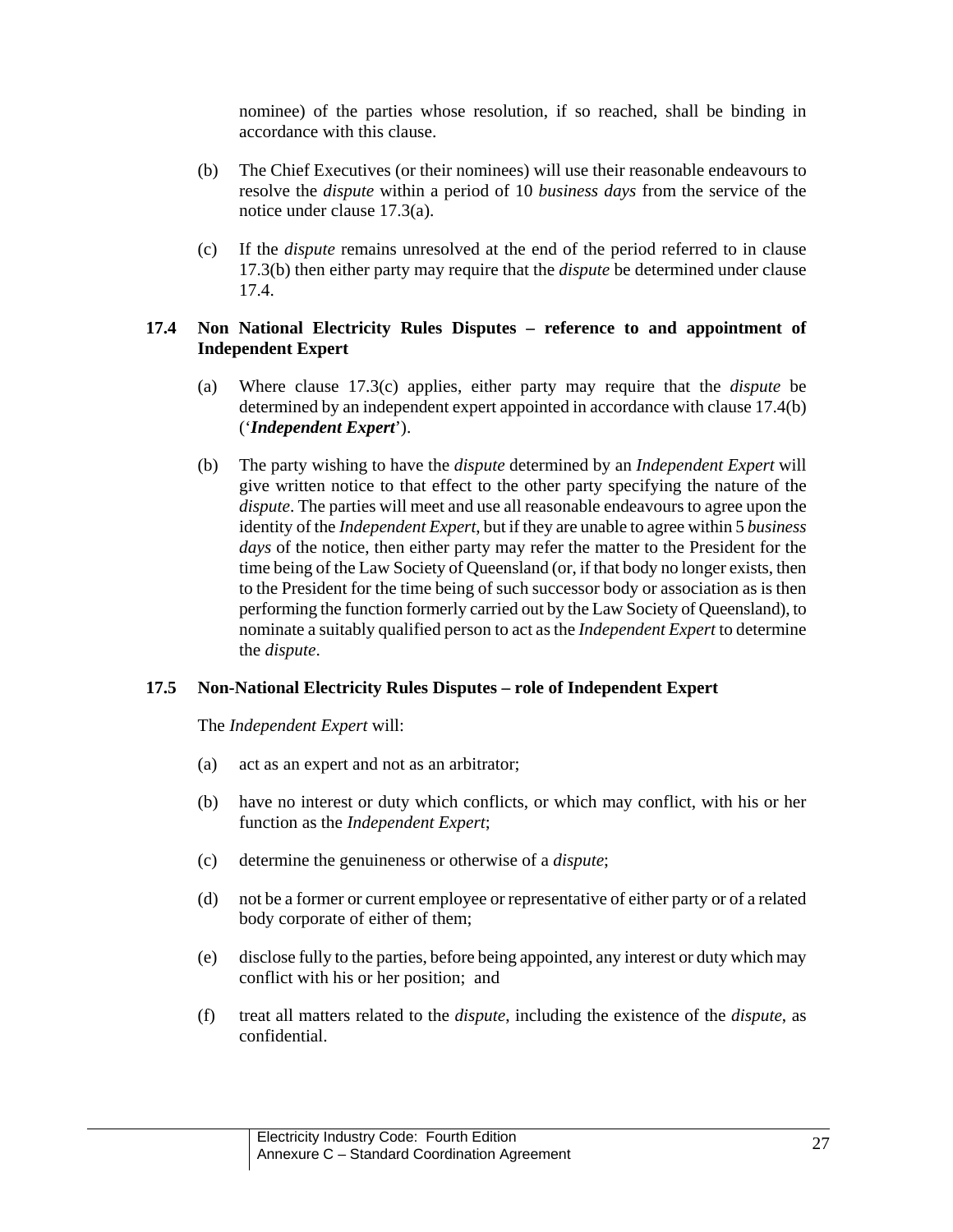## **17.6 Non-National Electricity Rules Disputes – representation and evidence**

Each party:

- (a) may be legally represented at any hearing before the *Independent Expert*;
- (b) will be entitled to produce to the *Independent Expert* any materials or evidence which that party believes is relevant to the *dispute*; and
- (c) will make available to the *Independent Expert* all materials requested by him or her and all other materials which are relevant to his or her determination.

#### **17.7 Non-National Electricity Rules Disputes – rules of evidence**

The *Independent Expert* will not be bound by the rules of evidence.

#### **17.8 Non-National Electricity Rules Disputes – power**

The *Independent Expert* will have the power to inform himself or herself independently as to the facts to which the *dispute* relates and to take such measures as he or she thinks fit to expedite the determination of the *dispute*.

#### **17.9 Non-National Electricity Rules Disputes – determination**

The *Independent Expert* will make a determination on the *dispute* and:

- (a) will determine what, if any, adjustments may be necessary between the parties; or
- (b) if relevant, determine the amendments required to the terms of this Agreement.

The determination of the *Independent Expert* will be, in the absence of bias or manifest error, final and binding upon the parties.

#### **17.10 Non-National Electricity Rules Disputes – costs**

The costs in relation to a determination by the *Independent Expert* will be dealt with as follows:

- (a) the remuneration of the *Independent Expert* will be borne equally by the parties;
- (b) unless the parties otherwise agree, the *Independent Expert* will determine which party will bear the costs of the determination and in what proportion, having regard to the degree to which he or she considers that party was at fault or unreasonable in failing to agree to the matter under reference, and that party will bear those costs accordingly; and
- (c) the parties will bear their own costs incurred in the preparation and presentation of any submissions or evidence to the *Independent Expert*.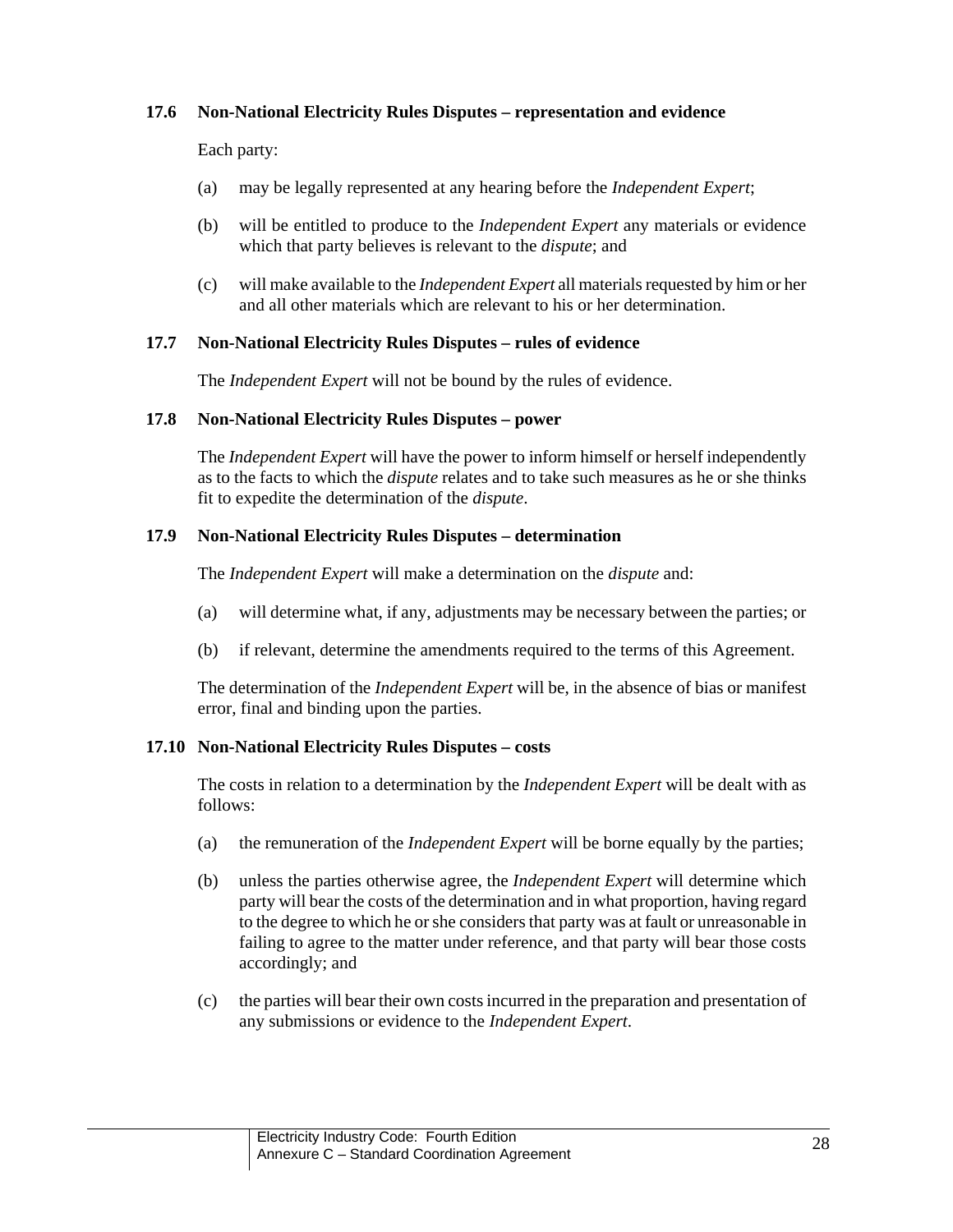### **17.11 Non-National Electricity Rules Disputes – obligations not suspended**

Except as otherwise provided by this Agreement, no party is relieved from performance of an obligation during the investigation and determination of a *dispute* by an *Independent Expert*.

### **17.12 Disputes generally**

- (a) No party may have recourse to litigation without first having complied with this clause 17.
- (b) This clause 17 does not prevent a party seeking an urgent interlocutory injunction from a court of competent jurisdiction.

### **17.13 Survival**

This clause 17 survives the termination or expiration of this Agreement.

### **18. ASSIGNMENT AND DISPOSAL**

#### **18.1 General**

Subject to clauses 18.3 and 18.4, a party ('*disposing party*') must not *dispose* of all or any part of its right, title and interest under this Agreement without the consent of the other party ('*consenting party*').

### **18.2 Consent**

If a *disposing party* requests the *consenting party* to give its consent to a *disposal* under clause 18.1 then the *consenting party* must not unreasonably withhold or delay that consent or give that consent subject to unreasonable conditions.

## **18.3 Disposal by force of law**

If, by force of a law in Queensland, the right, title, interest and obligations (whether arising before or after the transmission, transfer, vesting or assumption referred to below) of the *disposing party* under this Agreement are, or are expressed to be, transmitted, transferred or vested in, or assumed by, an assignee, then that transmission, transfer, vesting or assumption (as the case may be) is effective and does not require the *consenting party's* consent under clause 18.1.

## **18.4 Other permitted disposals**

A *disposing party* may, without the consent of the other party, *dispose* of any or all of its rights, obligations and interest under this Agreement to a person if that person:

- (a) is an entity to which all or a material part of the assets of the *disposing party* are transmitted, transferred or vested as part of a reconstruction or privatisation of the *disposing party*;
- (b) has all the authorities, registrations and approvals necessary for that person to own, operate or control the relevant electricity business in Queensland; and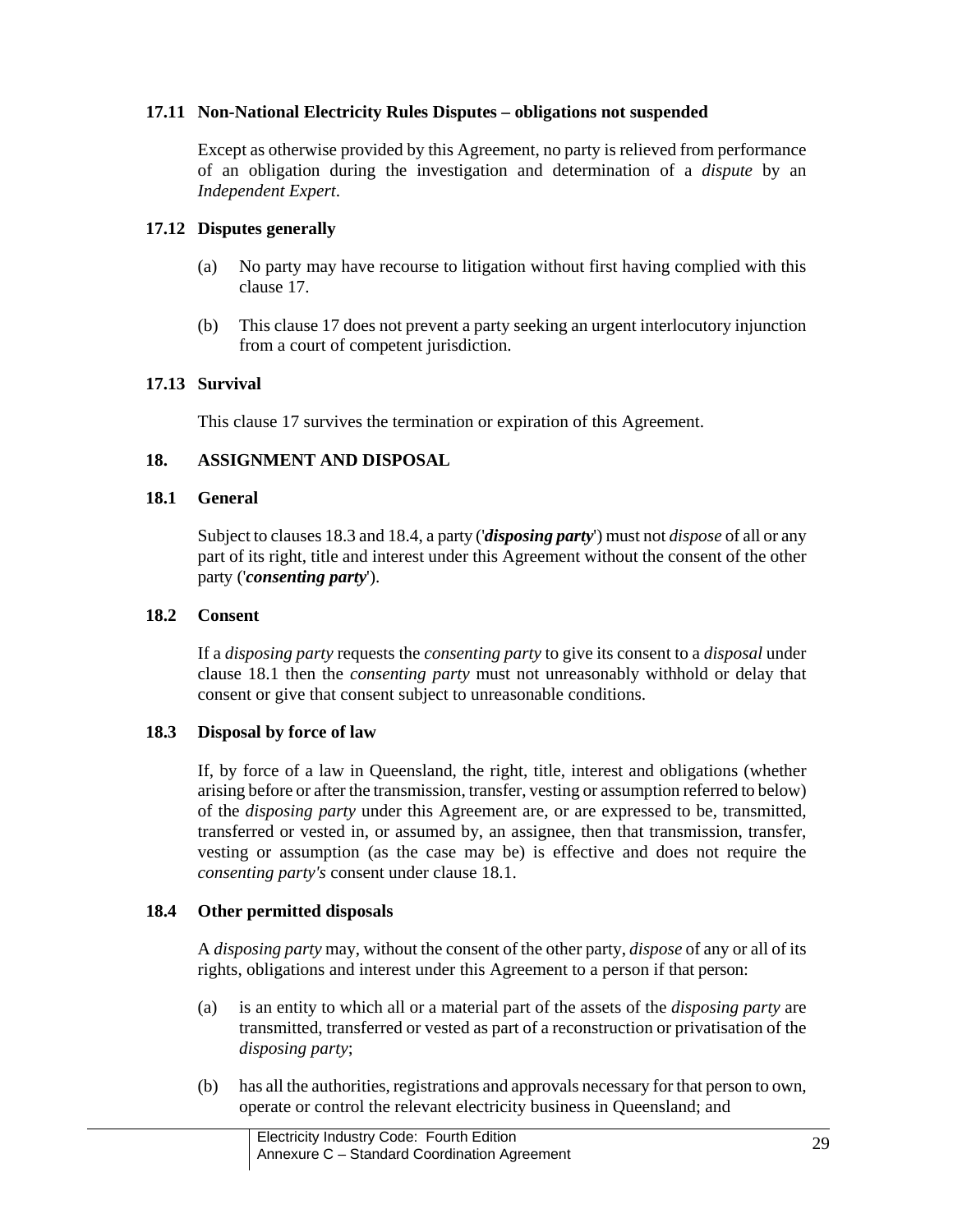(c) executes and delivers to the *consenting party*, a deed prior to the *disposal* by which the assignee agrees to assume obligations (whether arising before or after the disposal) which are substantially equivalent to the *disposing party's* obligations under this Agreement.

### **18.5 Execute documents**

Each party must execute all documents reasonably required to effect the *disposals* contemplated by clauses 18.1 to 18.4.

## **19. NOTICES**

## **19.1 Method of Giving Notices**

A notice, consent, approval or other communication (in this clause 19 called a '*notice*') given under this Agreement, shall be in writing, signed by or on behalf of the person giving it, addressed to the person to whom it is to be given and:

- (a) delivered;
- (b) sent by pre-paid mail; or
- (c) transmitted by facsimile or electronic mail,

to that person's address.

A *notice* given pursuant to clauses 5.2(a) or 5.3(b) may be given in any reasonable manner as notified from time to time by the Distributor in the Distributor's *Operational Procedures*.

The requirements of this clause 19.1 do not apply to communications between the parties under the *B2B Procedures*.

# **19.2 Time of Receipt**

A *notice* given to a person in accordance with this clause 19 is treated as having been given and received:

- (a) if delivered, on the day of delivery if a *business day*, otherwise on the next *business day*;
- (b) if sent by pre-paid mail, on the second *business day* following posting; and
- (c) if transmitted by facsimile and a correct and complete transmission report is received, on the day of transmission if transmitted before 5.00 p.m. on a *business day*, otherwise on the next *business day*;
- (d) if transmitted by electronic mail, on the day of the transmission if transmitted before 5.00pm on a *business day*, otherwise on the next *business day*.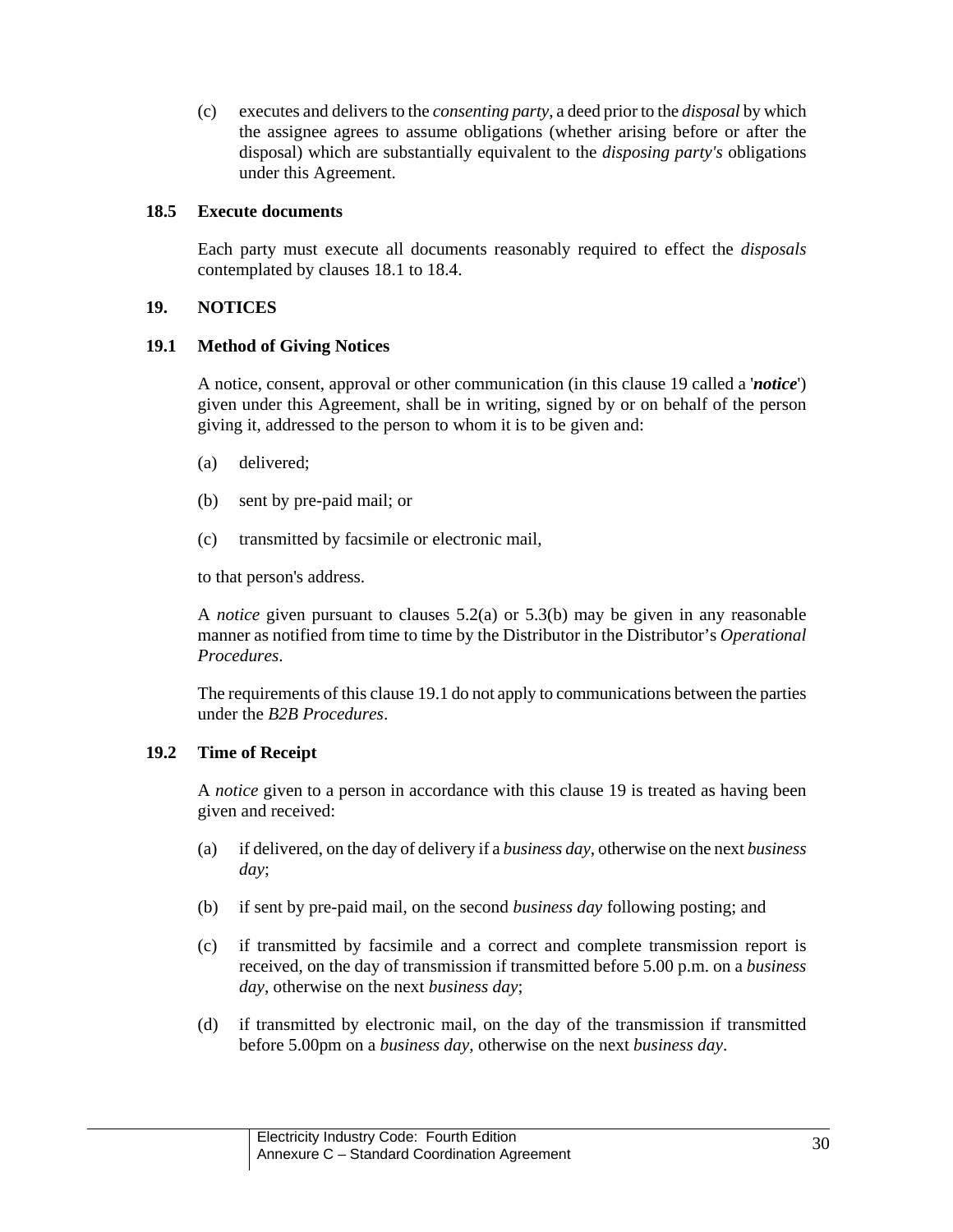## **19.3 Address for Notices**

For the purposes of this clause 19, a party may take the address and facsimile number of the other party to be the last address or number notified to it by that other party.

## **20. CHANGES TO APPLICABLE LAW**

#### **20.1 Amendments to Agreement**

If after the date this Agreement is signed:

- (a) an *applicable law* is introduced or commences operation;
- (b) an *applicable law* is modified, re-enacted or substituted; or
- (c) the interpretation of an *applicable law* changes,

then, subject to clause 20.2, this Agreement will be interpreted (as far as possible) in such a way as to enable compliance with that *applicable law*.

### **20.2 Negotiation**

If any of the events referred to in clause 20.1 has or will have a material effect on the position of either party, the parties will negotiate in good faith any amendments required to be made to this Agreement as a result of that event to return the parties substantially to their respective positions under this Agreement prior to event occurring. If the parties are unable to agree upon such amendments within 28 days of commencing negotiations, that dispute will be resolved in accordance with clause 17 of this Agreement.

## **21. GENERAL**

#### **21.1 Entire Agreement**

This Agreement constitutes the entire agreement of the parties on the subject matter. The only enforceable obligations and liabilities of the parties in relation to the subject matter are those that arise out of the provisions contained in this Agreement. All representations, communications and prior agreements in relation to the subject matter are merged in and superseded by this Agreement.

#### **21.2 Waiver**

A failure of a party at any time to require full or part performance of any obligations under this Agreement does not affect in any way the rights of that party to require that performance subsequently.

## **21.3 Variations to Agreement**

No variation of this Agreement will be effective unless it is in writing and signed by the parties.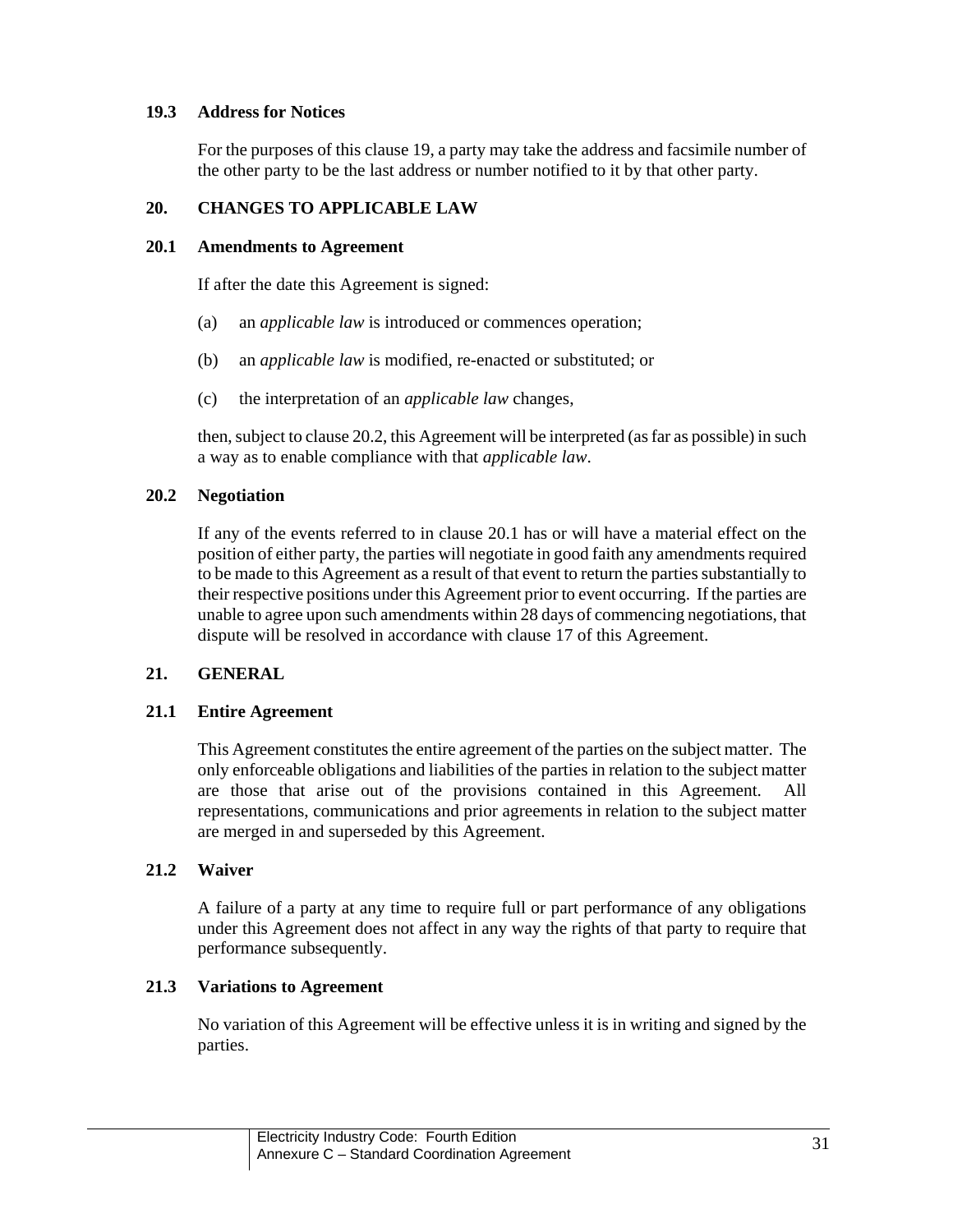## **21.4 Severability**

Any provision of this Agreement which is invalid or unenforceable may (without affecting any other provision) be read down so as to ensure it is valid and enforceable during that period without affecting the remaining provisions of this Agreement. If that provision cannot be so read down, then it will not operate between the parties until (if at all) it becomes valid and enforceable.

## **21.5 Remedies Cumulative**

The rights and remedies provided in this Agreement do not exclude any rights or remedies provided by any *applicable law*.

## **21.6 Governing Law**

This Agreement is governed by the laws of Queensland and the parties submit to the jurisdiction of the courts of that State.

## **21.7 No Agency or Partnership**

Except as provided for in clause 23.8, nothing in this Agreement constitutes any agency, partnership or joint venture relationship between the parties.

## **21.8 Costs**

- (a) Subject to clause 21.8(b), each party will bear its own legal and other costs in relation to the negotiation and documentation of this Agreement.
- (b) Each party will bear half of any stamp duty payable in respect of this Agreement.

# **22. CONFIDENTIALITY**

# **22.1 General Obligation**

- (a) For the purposes of this Agreement, '*Confidential Information*' means:
	- (i) the terms of this Agreement and the operations and dealings under this Agreement; and
	- (ii) all information exchanged between the parties under this Agreement or during the negotiations preceding the signing of this Agreement,

but excludes information which is in the public domain or which is lawfully obtained from another source.

- (b) Except as otherwise permitted in this Agreement:
	- (i) each party ('**recipient**') must treat as confidential all *Confidential Information* of the other party ('**disclosing party**') in its possession;
	- (ii) a *recipient* may not disclose *Confidential Information* of the *disclosing party* to third parties without the prior written consent of the *disclosing party*; and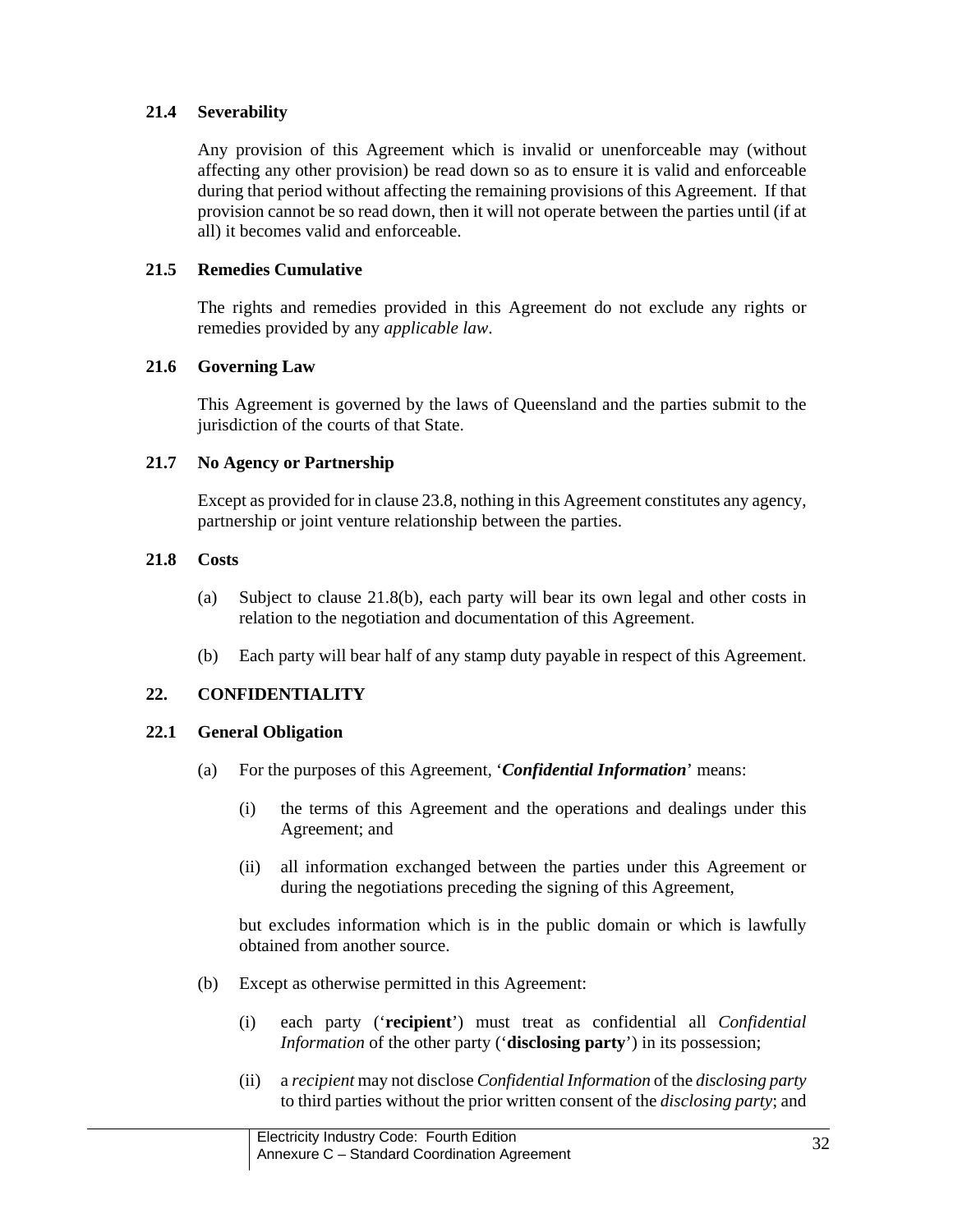- (iii) a *recipient* must take reasonable precautions to ensure that its representatives maintain the confidentiality of that *Confidential Information*.
- (c) A *recipient* may make such disclosures of *Confidential Information* as are required by law or by the rules of any recognised stock exchange or by an Authority having jurisdiction over the *recipient*.
- (d) Where the *recipient* of *Confidential Information* is a Government Owned Corporation, it may make such disclosures of *Confidential Information* as are required by its Shareholding Ministers or their advisors, provided that the recipient of the *Confidential Information* is advised of its confidential nature and requested also to hold the *Confidential Information* in confidence and that disclosure of that information does not result in a breach of any *applicable law*.
- (e) To the extent practicable, before disclosing *Confidential Information* in reliance on clauses 22.1(c) or 22.1(d), a *recipient* must give reasonable notice to the *disclosing party* that its *Confidential Information* is going to be disclosed, including in that notice reasonable details of the circumstances of the proposed disclosure.
- (f) A *recipient* may disclose *Confidential Information* to any of the undermentioned persons whose legitimate interests reasonably require disclosure and who have first agreed in writing with the *disclosing party* to be bound by the confidentiality obligations imposed upon the *recipient* under this Agreement:
	- (i) any financier, prospective financier or recognized ratings agency;
	- (ii) any employee or any professional adviser;
	- (iii) any assignee or bona fide prospective assignee;
	- (iv) any third party or their advisors in connection with the proposed *disposal* of the recipient, any of its substantial assets or all or a significant part of its business undertaking.
- (g) If this Agreement permits a *recipient* to disclose *Confidential Information* to another person for a purpose, the *recipient* shall use all reasonable endeavours to limit the disclosure to those matters which reasonably need to be disclosed in order to accomplish that purpose.
- (h) The rights and obligations contained in this clause 22 shall survive termination of this Agreement, and shall continue in full force and effect after such termination for five years.

For the purposes of this Agreement, information is not generally and publicly available merely because it is known to *NEMMCO*, an Authority, another Network Service Provider, a generator or another retailer.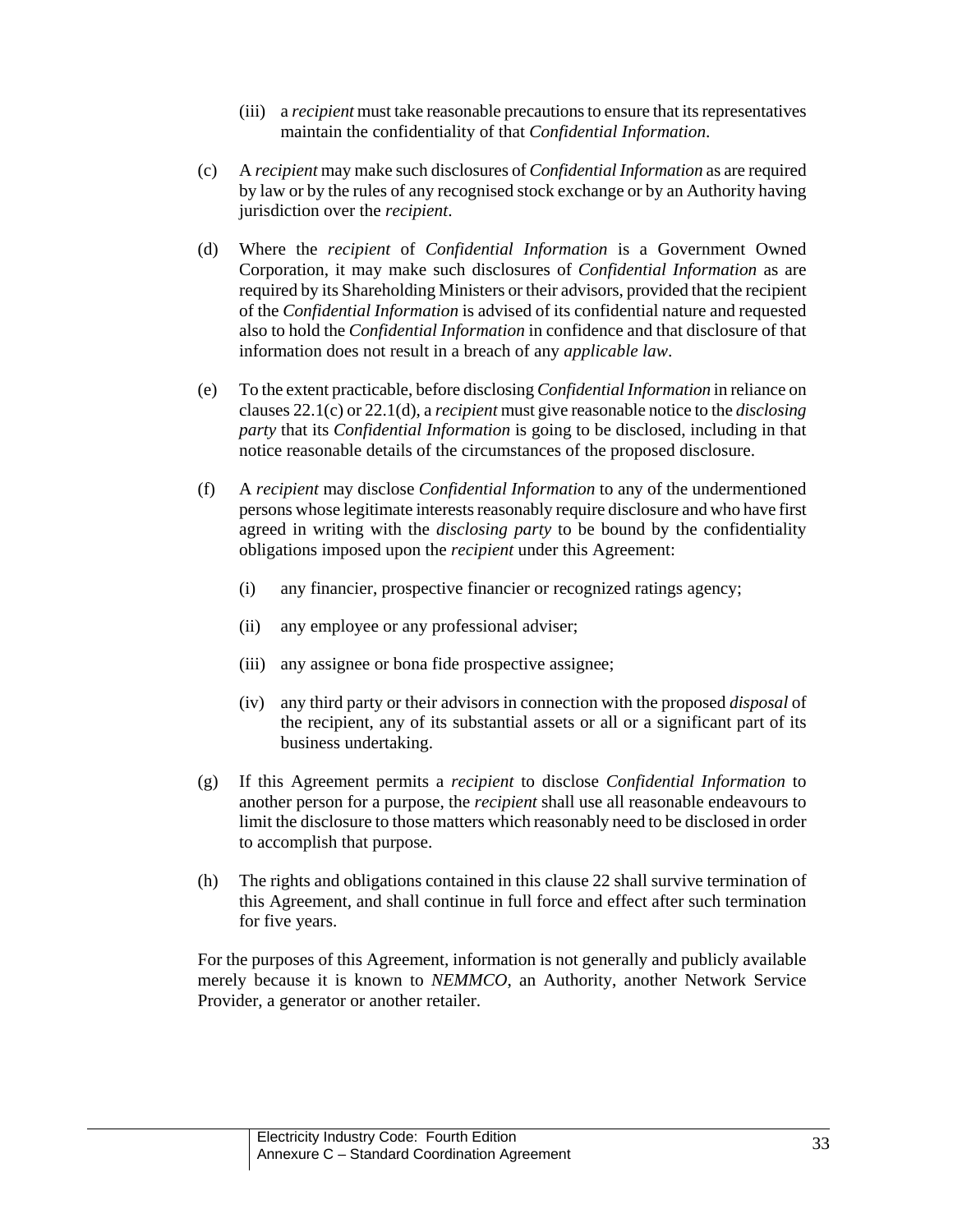## **23. GST**

## **23.1 Definitions**

In this clause:

**'Adjustment Event'** and **'Adjustment Note'** have the meanings given in the *A New Tax System (Goods and Services Tax) Act 1999 (Cwlth)*;

**'GST Charge'** has the meaning given in clause 23.3;

**'GST Rate'** means the rate at which *GST* is payable in respect of a *Taxable Supply* under the *GST law* from time to time;

**'Input Tax Credit'** has the meaning given in section 195-1 of the *A New Tax System (Goods And Services Tax) Act 1999 (Cwlth)*;

'**Recipient'** means the party who receives a *Taxable Supply* under this Agreement;

**'Supplier'** means the party who supplies a *Taxable Supply* under this Agreement.

# **23.2 Effect of GST on Indemnities and Similar Payments**

If an amount of money is payable by one party ('*payer*') to the other ('*payee*') as an indemnity or reimbursement or otherwise calculated by reference to a loss, cost, expense or other amount paid or incurred by the *payee* (an '*indemnity amount*') then:

- (a) the amount that would otherwise be payable must be reduced by the amount of any *Input Tax Credit* to which the *payee* is entitled in respect of the *indemnity amount*; and
- (b) the *payee* must, if required by the *payer*, provide reasonable substantiation of the amount of *Input Tax Credit* to which the *payee* is entitled, or of the fact that the *payee* is not entitled to *Input Tax Credits*, as the case may be.

# **23.3 GST Charge for Taxable Supplies**

If and to the extent that any amount payable by one party ('*Recipient*') to the other ('*Supplier*') under this Agreement is consideration for a *Taxable Supply* by the *Supplier* then in addition to the amount that would be payable otherwise than under this sub-clause ('*base amount*') the *Recipient* must, if the *Supplier* issues a valid *Tax Invoice* for the *base amount* and *GST Charge*, pay a *GST Charge* calculated by multiplying the base amount by the *GST Rate*.

# **23.4 Non Monetary Consideration**

If a supply made under this Agreement is a *Taxable Supply* made for non-monetary consideration then:

(a) the *Supplier* must provide the *Recipient* with a valid *Tax Invoice* which states the nature of the *Taxable Supply* and the nature and *GST* inclusive market value (within the meaning of the *GST law*) of the non-monetary consideration; and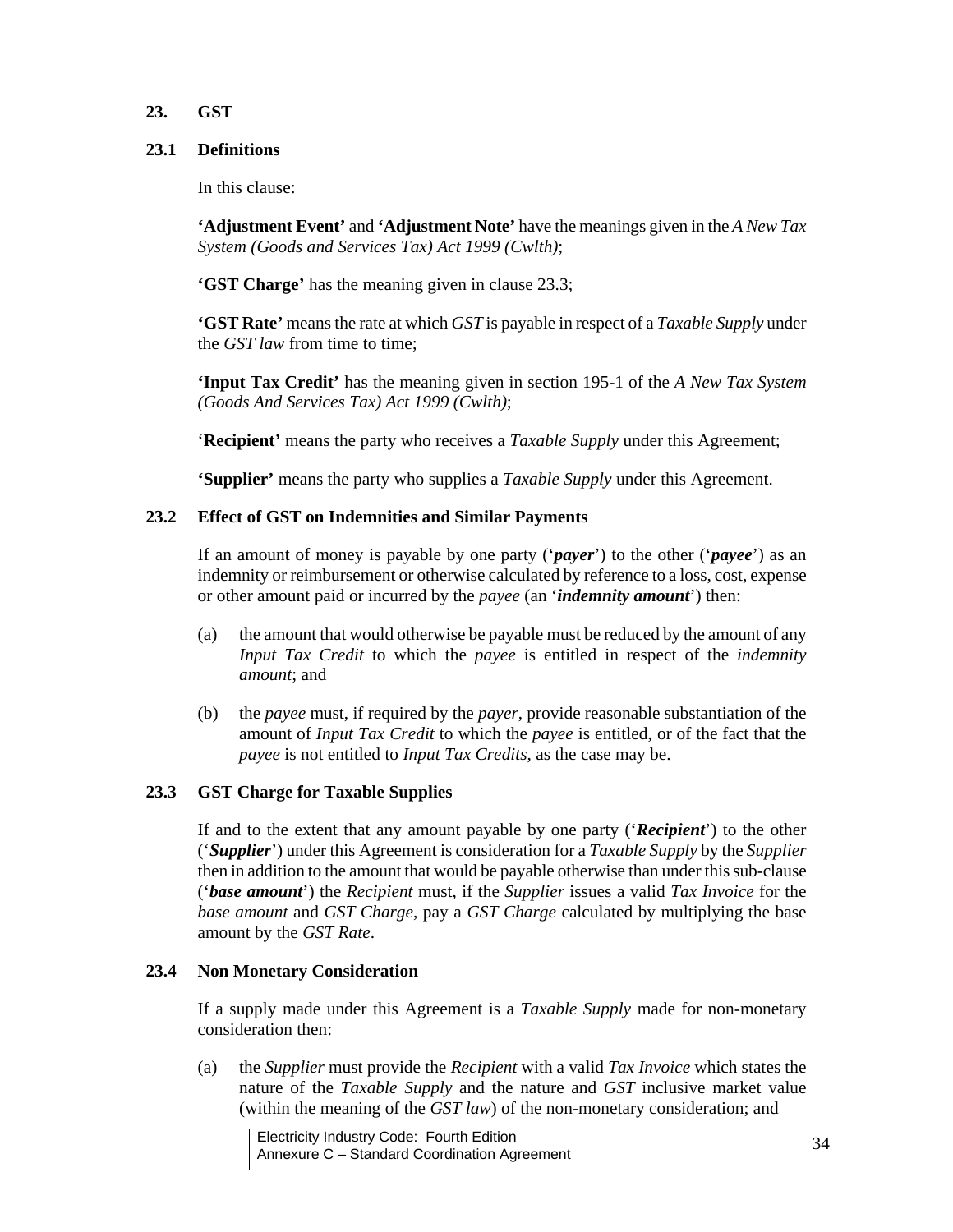(b) the *Recipient* must pay the *Supplier* a *GST Charge* equivalent to the *GST* payable by the *Supplier* on the *Taxable Supply*.

## **23.5 Time for Payment of GST Charge**

Subject to the *Recipient* having received a valid *Tax Invoice*, the *Recipient* must pay a *GST Charge* payable under this clause at the same time as the base payment or any part of the base payment is due and payable by the *Recipient*

## **23.6 Tax Invoices and Adjustment Notes**

In respect of any *Taxable Supply* under this Agreement, the *Supplier* must provide to the *Recipient*:

- (a) a *Tax Invoice* when consideration is claimed or payable; and
- (b) an *Adjustment Note* in respect of any *Adjustment Event*.

## **23.7 Registration**

Each party must be registered for *GST* purposes.

## **23.8 Agency arrangements for GST purposes**

The Distributor appoints the Retailer as its agent for GST purposes in order to bill and collect any *distributor charges* due from *customers* to the Distributor under the relevant *connection contracts* for those *customer*s.

# **23.9 Scope of agency**

To the extent that the Retailer, in issuing bills to *customer*s, acts as the Distributor's agent for *GST* purposes:

- (a) the Retailer must take all reasonable steps to ensure that acts done on behalf of the Distributor comply with the Distributor's obligations to *customer*s under the *GST law*, and in particular that any bill issued to a *customer* is issued in the form and manner required by the *GST law* for a *Tax Invoice* or, as applicable, an *Adjustment Note*;
- (b) the Retailer is entitled to assume that any amount stipulated in the Distributor's *statement of charges* in respect of a *customer* is the full amount chargeable by the Distributor (including any amount which the Distributor includes in its charges to cover GST obligations); and
- (c) the Distributor must do all acts and execute all documents which are reasonably necessary to be done in order to permit the Retailer to comply with its obligations under clause 23.9(a), and the Retailer must inform the Distributor of its requirement for such acts and documents.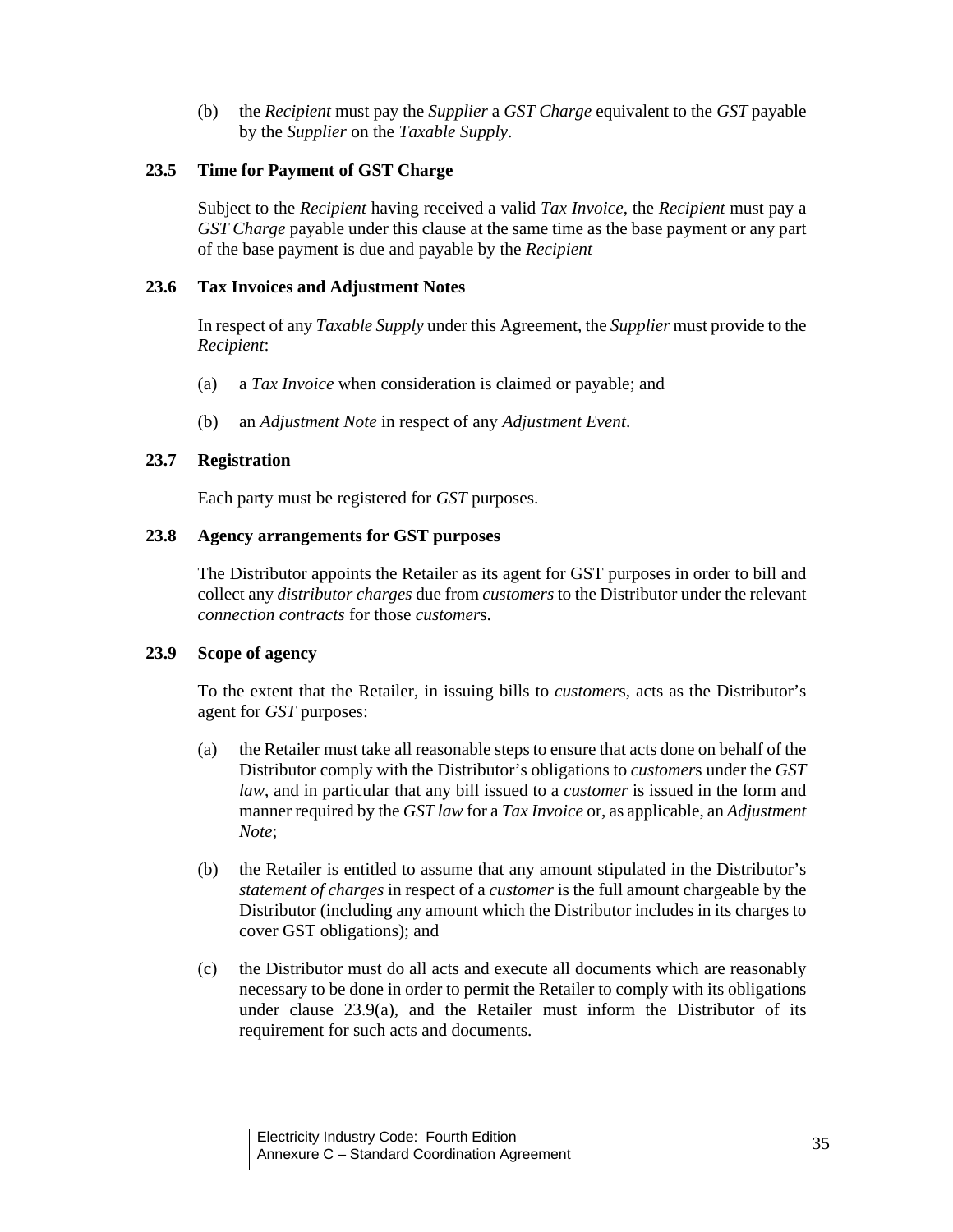## **23.10 Arrangement under s 153-B or other provision of the GST Law**

- (a) The parties acknowledge that it is contemplated there may be a change in the *GST law* (a '*153-B amendment*') to the effect that where a party ('*agent*') who issues bills to and collects money from a *customer* on behalf of another party ('*principal*') in respect of *Taxable Supplies* made by the *principal* to the *customer*, subject to the *agent* and *principal* entering into an agreement that complies with specified criteria ('*complying agreement*') the law will deem that:
	- (i) there is a *Taxable Supply* by the *principal* to the *agent*, and the money paid by the *agent* to the *principal* is consideration for the *Taxable Supply*; and
	- (ii) there is a *Taxable Supply* by the *agent* to the *customer*, and the money paid by the *customer* to the *agent* is consideration for the *Taxable Supply*.
- (b) If there is a *153-B amendment*, the parties must negotiate in good faith to enter into a *complying agreement*, and to amend this Agreement accordingly.

# **24. FORCE MAJEURE**

## **24.1 Suspension of obligations**

If a party is unable wholly or in part to perform on time as required any obligation under this Agreement (other than an obligation to pay money) by reason of the occurrence of a *force majeure event*, that obligation shall be suspended, without liability, so far as the party's ability to perform is affected by the *force majeure event*.

# **24.2 Mitigation of force majeure event**

A party affected by a *force majeure event* shall use its best endeavours to remove the effect of such *force majeure event* affecting its performance of this Agreement, but nothing in this clause requires it to settle any industrial dispute otherwise than as that party in its absolute discretion sees fit.

# **24.3 Notice**

Subject to clause 24.2, if a party reasonably considers that a circumstance has arisen which constitutes or is likely to constitute or result in a *force majeure event*, it shall as soon as reasonably practicable thereafter give to the other party notice containing full particulars of the *force majeure event* including its nature and likely duration, the obligations affected by it and the nature and extent of its effect on those obligations and the steps taken to remove, overcome or minimise its effects.

# **25. INFORMATION EXCHANGE**

To the extent permitted by law, and subject to any legislative, contractual or other obligations of confidentiality each party must use its reasonable endeavours to provide the other party at no cost and in a timely manner any information or documentation which the other party reasonably requires to carry out its obligations under this Agreement or under *applicable law*.